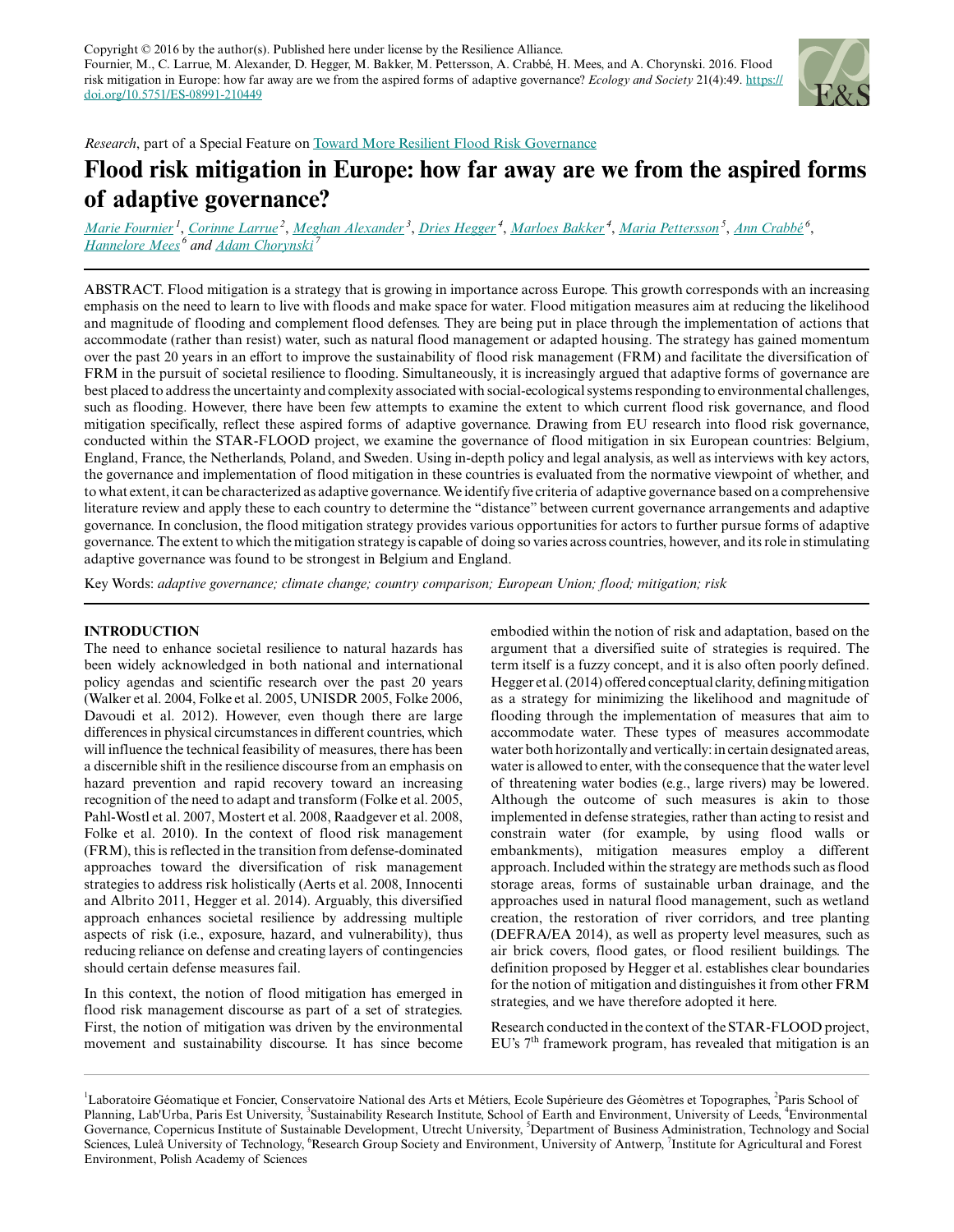emergent and expanding strategy in Belgium, England, France, the Netherlands, Poland, and Sweden (Alexander et al. 2016, Ek et al. 2016, Kaufmann et al. 2016, Larrue et al. 2016, Matczak et al. 2016 Mees et al. 2016). An important driving factor behind this change is increasing recognition that flood defense is not necessarily the most financially or environmentally sustainable strategy in the long term. Aligned to this, there has been a discernible discursive shift from keeping the water out through dikes, dams, and embankments, to a realization that to some extent it is necessary to learn to live with floods, and that it might be more useful to try to accommodate water through flood mitigation.

Although flood mitigation is clearly emerging as a FRM strategy in its own right, there has been little research to date that examines how this strategy has been assimilated within flood risk governance arrangements.

Calls for adaptive modes of governance are also apparent in the literature (Cosens and Williams 2012, Chaffin et al. 2014) in which the notion of adaptation has become attached to discussions of vulnerability and resilience. Indeed, enhancing adaptive capacity is often regarded as a means of reducing vulnerability or enhancing resilience (Adger et al. 2005, Brooks et al. 2005, Gallopín 2006, Smit and Wandel 2006). Resilience remains a heavily contested term between engineering, ecological, and social-ecological schools of thinking (Walker et al. 2004, Folke et al. 2005, Folke 2006). Adaptive capacity is embedded in the concept of resilience in the latter perspective (Adger 2006). To be deemed truly resilient, social-ecological systems cannot simply return to normal or merely persist after a stressful event, but instead need to adjust, learn, and evolve in the step toward a more desirable resilient state (Walker et al. 2004, Folke et al. 2010). Thus adaptability and transformability are commonly conceived as processes or outcomes enabling a social system to cope and adjust to changing conditions (Smit and Wandel 2006, Folke et al. 2010).

Within the school of resilience thinking, resilience, adaptability, and transformability are viewed as three closely intertwined concepts, whereby transformability in the short term is seen as being conducive to long term resilience (Folke et al. 2010). This stance on resilience thinking has been adopted in the STAR-FLOOD project. From a governance perspective, this research sought to understand the ways in which arrangements of flood risk governance supported or constrained capacities to adapt, as well as societal resilience more broadly. Taking this one step forward, we reflect critically on the extent to which capacities to adapt are supported through adaptive forms of flood risk governance; in short, adopting the position that adaptation and adaptive capacity require traits of adaptive governance to be established (e.g., mechanisms for learning). In turn, this raises implications for enhancing societal resilience to flooding in the future.

Adaptive governance is defined by Cosens and Williams (2012) as a governance process whereby multiactor collaboration and coordination at multiple scales provides the necessary feedback mechanisms to inform appropriate responses to environmental challenges. This has been widely applied to the study of socialecological systems and resilience research (e.g., Chaffin et al. 2014). In the context of risk uncertainty and the complexity associated with contemporary social-ecological systems, adaptive governance is increasingly seen as a necessary step forward. However, there have been few attempts to examine the extent to which current flood risk governance in general, and flood mitigation in particular (Brody et al. 2009), reflect desirable forms of adaptive governance.

We intend to address this knowledge gap. By adopting the normative stance that adaptive governance is beneficial for addressing the growing risks and uncertainties of flooding, we present a framework for assessing the extent to which current arrangements for governing flood mitigation reflect features of adaptive governance. Drawing from the extensive literature in this field, five sensitizing concepts of adaptive governance have been identified to inform a qualitative evaluation. By determining the conceptual distance between current arrangements governing flood mitigation in six European countries (Belgium, England, France, the Netherlands, Poland, and Sweden) and adaptive governance, our comparative focus aims to highlight the current constraints and opportunities relating to the development of more adaptive forms of flood mitigation governance in Europe.

# **METHODS**

We draw from cross-disciplinary research conducted in the context of the EU-FP7 funded STAR-FLOOD project, which examined the role of flood risk governance in enhancing societal resilience to flooding in six European countries: Belgium, England, France, the Netherlands, Poland, and Sweden. Flood risk governance in these countries has evolved in different cultural, socioeconomic, political, and flood risk contexts (Hegger et al. 2013), thus providing a unique opportunity to examine how flood mitigation governance has emerged under differing conditions.

On the basis of an extensive literature review of adaptive governance and a collation of academic and gray literature, a series of criteria was identified to inform a qualitative-based evaluation framework. This was applied to each selected country to determine the extent to which current flood mitigation governance reflects features of adaptive governance, and in turn, identify the factors supporting or constraining adaptive governance.

Semistructured interviews with key actors involved in the governance and implementation of flood mitigation were carried out in the selected countries. A technique of range sampling was employed to ensure that the views and opinions from the full range of actors were represented within in the sample. This was informed by stakeholder mapping (Aligica 2006). What is more, interviewees, related to different types of flood risk management strategies, were selected, depending on the type of flood risk occurring in their country. These interviewees were representatives at the national, regional, or local level. The interviewees were furthermore representative of different types of organization related to state, market, or civil society. The analysis is therefore partially based on the views expressed by policymakers and practitioners operating at all spatial scales, e.g., public operating authorities, local tiers of government, water companies, and relevant governmental departments. Participants were questioned on flood risk governance in general, but this also led to important insights into flood mitigation and its relationship with adaptive governance. In particular, the perceived effectiveness of mitigation was discussed, as well as the strengths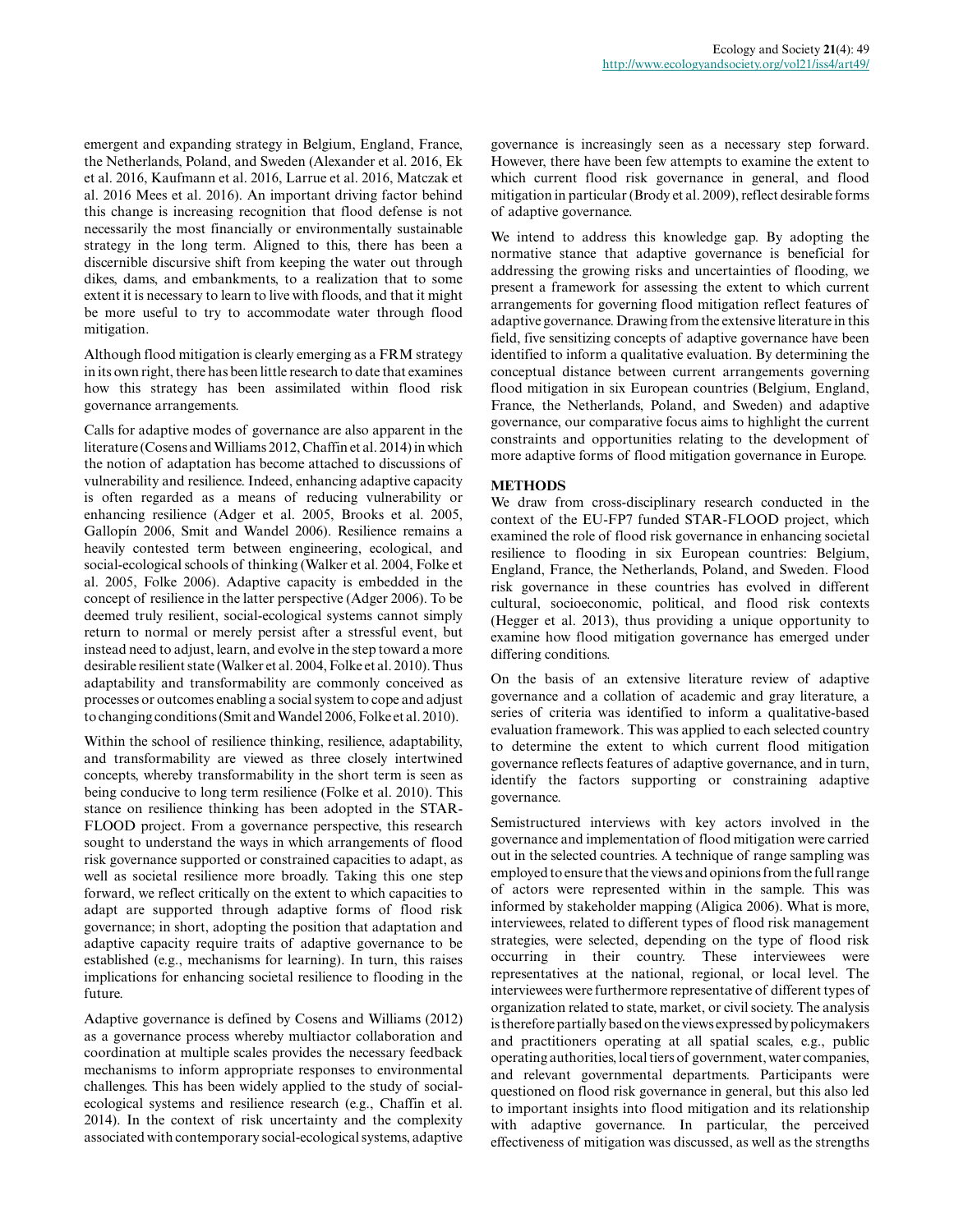and weaknesses of the current approach and other themes typically associated with adaptive governance, such as opportunities for learning. This was accompanied by an extensive desk-based analysis of the relevant policies and legal frameworks to identify the formal and informal rules, as well as the discursive trends that are shaping the governance of flood mitigation. Together with the results of this desk research, a representative picture of flood governance in each country was achieved.

## **ANALYTICAL FRAMEWORK FOR IDENTIFYING TRAITS OF ADAPTIVE GOVERNANCE**

The notion of adaptive governance has emerged over the past 10 years (Chaffin et al. 2014), arguably driven by the recognition that centralized governance through top-down directives or command-and-control policies is inadequate for addressing the complexities and uncertainties that characterize social-ecological systems (Chaffin et al. 2014). Numerous authors have also reflected on the importance of bottom-up, community-led initiatives and citizens' involvement in environmental decision making (Weber 2003, Brosius et al. 2005).

Literature provides several definitions of adaptive governance and adaptive management. Indeed, scholars have also focused on adaptive management or adaptive comanagement experiments, which are closely linked to the concept of adaptive governance. Boyle et al. (Boyle et al. 2001:122, as cited in Cosens and Williams 2012) explained the distinction between adaptive governance and adaptive management: "governance is the process of resolving trade-offs and of providing a vision and direction for sustainability, management is the operationalization of this vision." Adaptive management therefore refers to concrete proposals and solutions deriving from an adaptive governance process. The criteria selected address both concepts. Gunderson and Light (2006) explained that adaptive management is a critical component of adaptive governance that enables us to focus on certain issues that might otherwise be missed, such as learning processes and capacities to deal with uncertainties.

Huitema et al. (2009) summarized the key characteristics of adaptive governance and management. These include notions of polycentricity, evidence of public participation, experimental approaches to resource management, and management at a bioregional scale to match the scale of the problem (as opposed to relying on administrative boundaries).

When defining adaptive governance, scholars often point at one major feature: adaptive governance processes are multilevel and facilitate cooperation among different types of institutions. Cosens and Williams (2012) explained that adaptive governance shifts the focus from pursuits of efficiency and encourages "diversity, redundancy, and multiple levels of management that include local knowledge and local action." Thus, adaptive governance requires collaboration and cooperation across different levels of governmental, nongovernmental, and individual action. Dietz et al. (2003) also established a clear connection between adaptive governance approaches and the involvement of the various stakeholders. Adaptive governance facilitates deliberative approaches, including a dialogue among resource users. These approaches are often multilevel and complex, and the gather very different varieties of institutions (mixed types, such as market- and state-based). For Folke et al. (2005:449), "adaptive governance of ecosystems [...] involves

local, as well as higher, organizational levels and aims at finding a balance between decentralized and centralized control." Multilevel governance is a recurring theme in the literature, and is therefore identified as an initial key criterion for our framework.

Public participation is another recurring theme. For instance, Folke et al. (2005) explained how adaptive governance involves "the devolution of management rights and power sharing that promotes participation" (Folke et al. 2005:449). Taking this further, when defining adaptive management, scholars advocate the importance of "flexible community-based systems of resource management" (Folke et al. 2005:448). Therefore, the second criterion to be used to assess the characteristics of mitigation strategy in the six countries refers to public participation and will focus more specifically on the possibilities proposed by the institutional stakeholders for public participation.

Further research on adaptive management provides an additional third criterion for analyzing flood mitigation: the capacity to propose tailor-made solutions to deal with local issues. Indeed, scholars have shown that adaptive management enables the definition of tailor-made solutions. For Folke et al. (2005), for example, adaptive management systems are "tailored to specific places and situations" (Folke et al. 2005:448). Authors have also noted that adaptive management is characterized by the capacity to adapt and be flexible when it comes to changing situations. Brody at al. (2009:913-914) wrote that local level policymakers must be able to adapt to changing environmental conditions, shifts in political interests and objectives, or new and often ambiguous information. To them, "Flood risk mitigation plans and policies, from an adaptive management perspective, must be flexible instruments geared toward varying levels of uncertainty and surprise." Thus, our third criterion focuses on flexibility in governance arrangements and assesses to what extent they enable tailor-made mitigation measures.

The fourth criterion is concerned with the extent to which governance supports flood management at the appropriate scale; where "appropriate" is defined in terms of the hydrological and hydraulic scale of the problem, as opposed to administrative units. This can vary according to different types of flooding. For instance, whereas the catchment scale is advocated for fluvial flood management, pluvial or surface water flooding is typically highly localized and may require a localized approach. Moreover, in areas exposed to multiple sources of flooding, a combination of different scale-based approaches may be required. From a governance perspective, there is a need to examine the extent to which flood mitigation is delivered at the appropriate scale(s) by responsible actors and coordination therein.

Last, Cosens and Williams (2012) also defined adaptive management as "an approach designed to address the inherent uncertainties in a system's response to management changes." As a fifth element, therefore, the literature on adaptive governance focuses on the capacity of these processes to learn from experimentation, to draw knowledge from it, and to adapt the proposals that emerge from it. Dietz et al. (2003) wrote that adaptive governance is largely based on learning processes and the ability of stakeholders and institutions to adapt within institutional designs that facilitate experimentation, learning, and change. This ability to learn from previous experiments is also a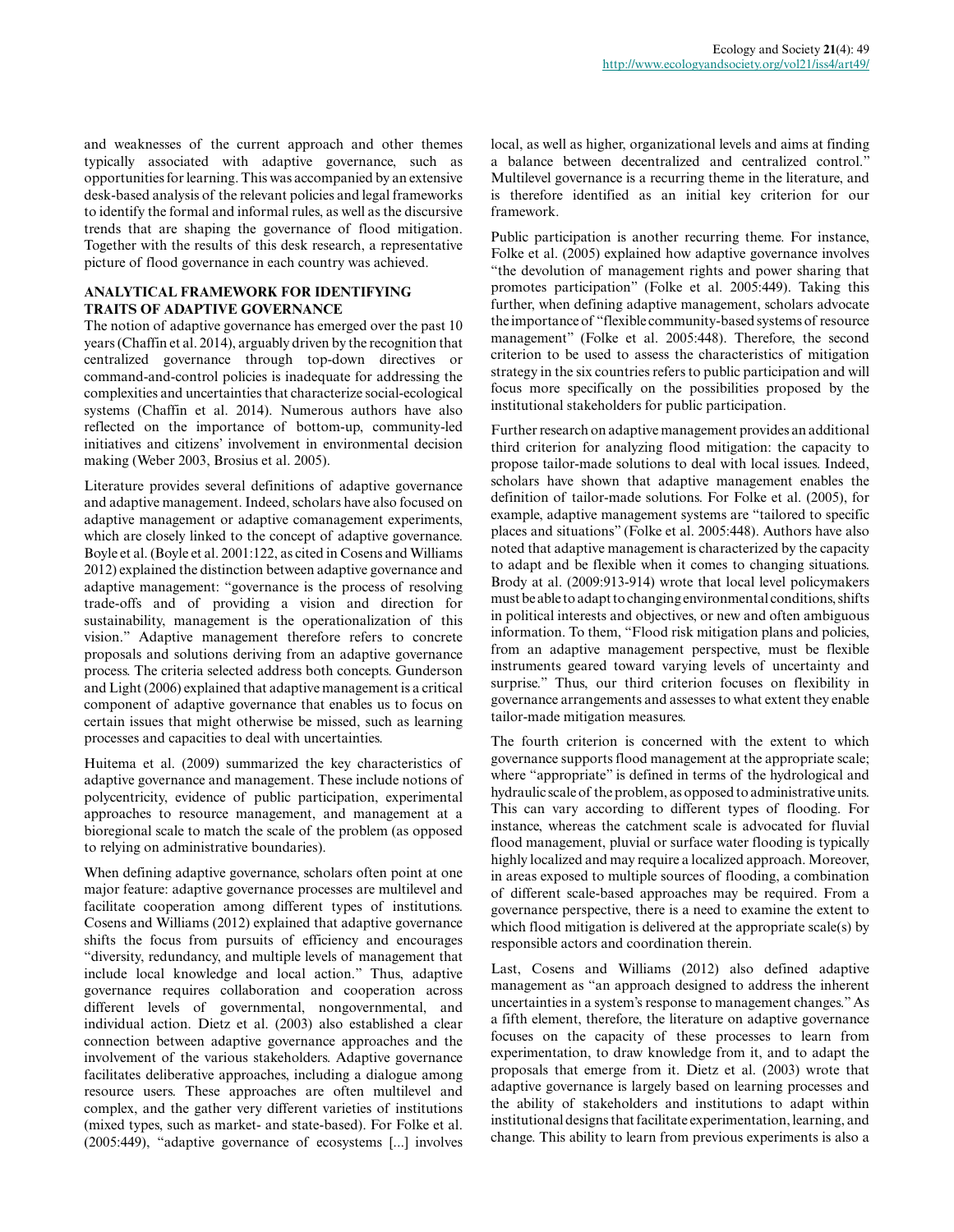| #  | Criteria of adaptive governance                                                                                                                                                                                                                   | References                                                           |
|----|---------------------------------------------------------------------------------------------------------------------------------------------------------------------------------------------------------------------------------------------------|----------------------------------------------------------------------|
|    | Multilevel governance, with a balance between top-down and bottom-up decision<br>making                                                                                                                                                           | Dietz et al. 2003<br>Gunderson and Light 2006<br>Huitema et al. 2009 |
| П  | Multiactor (formal and informal) networks, including active participation from citizens                                                                                                                                                           | Folke et al. 2005<br>Huitema et al. 2009                             |
| Ш  | Flexibility in governance arrangements enabling mitigation measures tailored to local<br>conditions                                                                                                                                               | Folke et al. 2005                                                    |
| IV | Governance arrangement supports management at the appropriate scale of the problem Folke et al. 2005<br>(e.g., fluvial FRM should be managed according to hydrological scales, i.e., on a<br>catchment basis, as opposed to administrative units) |                                                                      |
| V  | Opportunities for experimentation and social and institutional learning                                                                                                                                                                           | Cosens and Williams 2012<br>Huitema et al. 2009                      |

**Table 1**. Conceptual framework for analyzing flood mitigation through the lens of adaptive governance.

key characteristic of adaptive management. For scholars working on this concept, it is important to highlight how policymakers learn not only from previous policies, but also from past events. Their actions are based on the principles of scientific experimentation and try to aggregate and reconcile a plurality of interests and influences, rather than a single expert or individual (Brody et al. 2009). Learning is often initiated through a process of monitoring responses to a particular action and subsequent incremental changes based on the lessons learnt (Cosens and Williams 2012). Therefore, capacities for learning are identified as the fifth criterion for assessing adaptive governance. These have been assessed by exploring the extent to which learning possibilities were recognized by the actors that we interviewed.

Based on this literature review, the governance arrangements underpinning the implementation of flood mitigation will be analyzed in the following sections using the five criteria summarized in Table 1.

## **FLOOD MITIGATION GOVERNANCE IN SIX COUNTRIES**

Flood mitigation is a strategy that has developed to different degrees in the countries studied in the STAR-FLOOD project. This strategy is delivered through a range of measures (as summarized in Table 2).

Today, there is a powerful discourse in all studied countries that encourages the promotion of the types of measures categorized within the mitigation strategy (Hegger et al. 2014). Still, it is possible to make a distinction between countries in which a mitigation strategy has been established for several decades (England), countries in which mitigation has grown in importance over the last 20 years (Belgium, France, the Netherlands), and countries in which it is still emerging (Poland, Sweden).

In England, a diversified approach to FRM has been in existence for approximately 65 years (Alexander et al. 2016). Although mitigation has been established for a considerable period of time, arguably its importance has grown in line with environmental discourses and with the recognition that defenses are not infallible or economically viable in all locations. Natural flood management (such as wetland creation and the restoration of riverside corridors), property-level measures, and sustainable urban

drainage systems (SUDS) have been increasingly endorsed to help mitigate the likelihood and magnitude of fluvial, coastal, and surface-water flooding (Pitt 2008, DEFRA/EA 2014).

More recently, mitigation has been growing progressively in importance in Belgium, France, and the Netherlands as a means of addressing the flood issue. Whereas in Belgium, the focus in the past lay on draining redundant water downstream, water managers have been investing significantly in the accommodation of water since the beginning of the 2000s, including through manually controlled flood retention zones and river restoration projects. Moreover, increasing attention has been paid in the past five years to room for water within the urban context through the installation of small-scale retention basins that infiltrate surfaces. It has also been acknowledged, however, that attention to flood mitigation is still insufficiently mainstreamed among spatial planners. For instance, in road building and other areas, there remains a preference for drainage through the sewerage system, even where infiltration would be technically possible.

In France, mitigation measures began to be tested and implemented in earnest at the end of the 1990s, accompanied by a growing understanding that protection systems might fail. Some measures already existed in spatial planning, more precisely in legal planning documents. Since 1995, the state administration has had the opportunity to impose measures to reduce the vulnerability of houses and other constructions in its risk plans (plans de prévention des risques d'inondation (PPRI)), and yet these measures have very rarely been imposed, still less implemented. The first initiatives in the area of vulnerability reduction were mainly launched by municipalities and groups of municipalities during the first decade of this century. Hazardoriented mitigation measures (retention areas, bypasses, and spillways) appeared after these issue-oriented measures. They have tended to be more common in rural areas as a way of accommodating water in areas with a limited number of issues at stake. They are still at an experimental phase in urban areas.

In the Netherlands, a flood defense strategy that applies probability-reducing measures, such as the construction and maintenance of dikes and dunes (dike rings), storm surge barriers, and water storage locations, has historically predominated (Van den Brink et al. 2011, Kaufmann et al. 2016). Still, in the last 20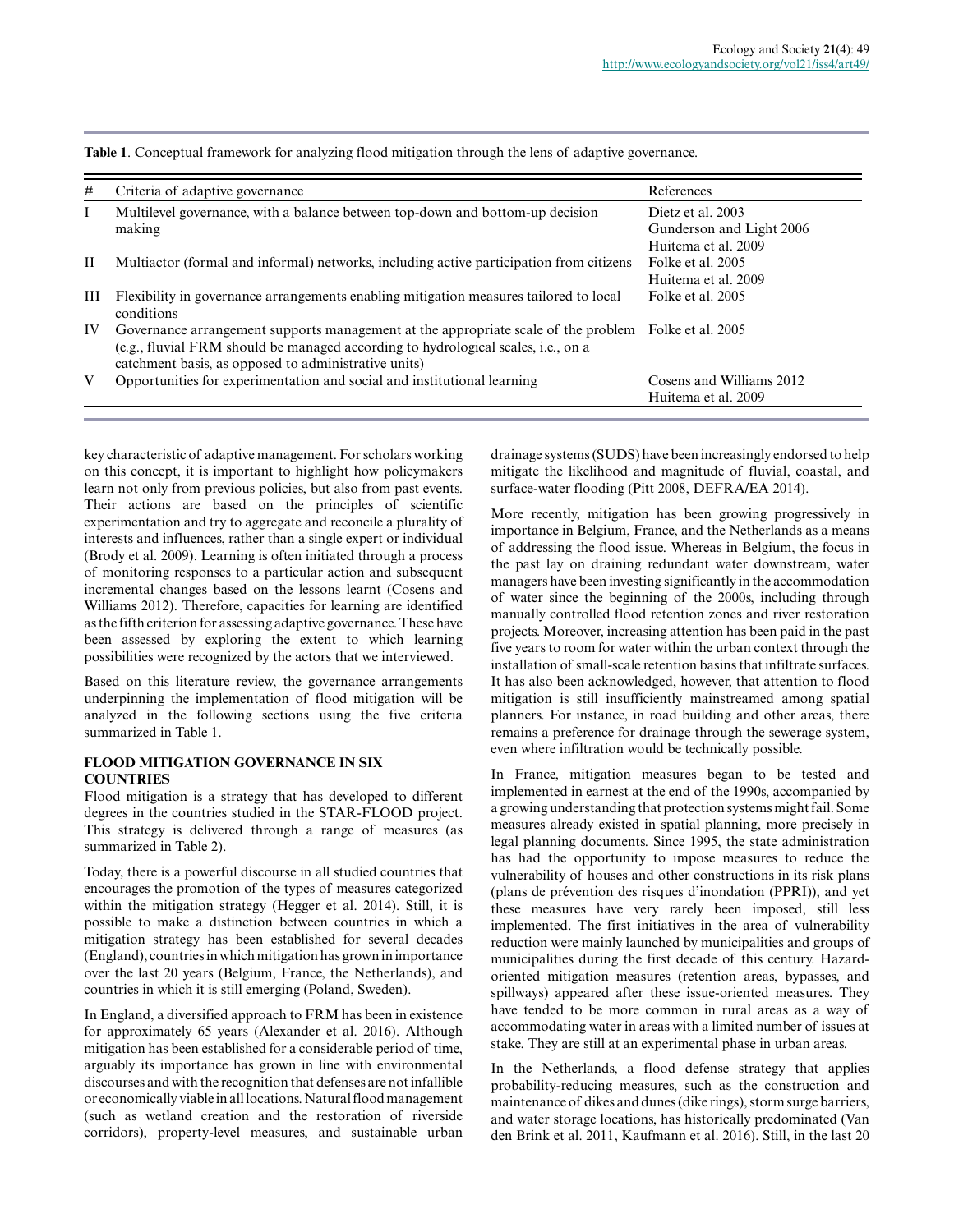**Table 2**. Main mitigation measures in the six selected countries (sources: Alexander et al. 2016, Ek et al. 2016, Kaufmann et al. 2016, Larrue et al. 2016, Matczak et al. 2016, Mees et al. 2016).

| Belgium                                                                           | England                                                                                                                                                                                                                                     | France                                                                                     | The Netherlands                                                                                                                                                                                                                                                   | Poland                                                                               | Sweden                                                                                 |
|-----------------------------------------------------------------------------------|---------------------------------------------------------------------------------------------------------------------------------------------------------------------------------------------------------------------------------------------|--------------------------------------------------------------------------------------------|-------------------------------------------------------------------------------------------------------------------------------------------------------------------------------------------------------------------------------------------------------------------|--------------------------------------------------------------------------------------|----------------------------------------------------------------------------------------|
| Flood Storage<br>Areas                                                            | Flood storage areas/<br>retention basins                                                                                                                                                                                                    | Dynamic retention of<br>floods (with bypass<br>or retention areas)                         | "Room for the river"<br>measures, such as<br>bypasses, dike                                                                                                                                                                                                       | Delineation of flood<br>storage areas, small<br>water retention in                   | Flood storage areas:<br>area protection<br>wetland creation                            |
| River                                                                             | Natural flood                                                                                                                                                                                                                               |                                                                                            | relocation, and                                                                                                                                                                                                                                                   | forests                                                                              | tree planting                                                                          |
| restoration                                                                       | management                                                                                                                                                                                                                                  | Resilient buildings                                                                        | removal of obstacles                                                                                                                                                                                                                                              |                                                                                      | forest conservation                                                                    |
| projects                                                                          | measures, such as                                                                                                                                                                                                                           | (houses, companies)                                                                        |                                                                                                                                                                                                                                                                   | Resilient buildings in                                                               |                                                                                        |
|                                                                                   |                                                                                                                                                                                                                                             |                                                                                            |                                                                                                                                                                                                                                                                   |                                                                                      |                                                                                        |
|                                                                                   |                                                                                                                                                                                                                                             |                                                                                            |                                                                                                                                                                                                                                                                   |                                                                                      |                                                                                        |
|                                                                                   |                                                                                                                                                                                                                                             |                                                                                            |                                                                                                                                                                                                                                                                   |                                                                                      |                                                                                        |
|                                                                                   | riverside corridors                                                                                                                                                                                                                         |                                                                                            | River restoration                                                                                                                                                                                                                                                 |                                                                                      |                                                                                        |
|                                                                                   |                                                                                                                                                                                                                                             |                                                                                            | projects                                                                                                                                                                                                                                                          | areas, taxation of                                                                   | Resilient buildings:                                                                   |
| Green                                                                             | Managed realignment River restoration                                                                                                                                                                                                       |                                                                                            |                                                                                                                                                                                                                                                                   | impervious surfaces                                                                  | minimum floor                                                                          |
|                                                                                   |                                                                                                                                                                                                                                             |                                                                                            |                                                                                                                                                                                                                                                                   |                                                                                      |                                                                                        |
|                                                                                   |                                                                                                                                                                                                                                             |                                                                                            |                                                                                                                                                                                                                                                                   |                                                                                      | sustainable drainage                                                                   |
|                                                                                   |                                                                                                                                                                                                                                             |                                                                                            |                                                                                                                                                                                                                                                                   |                                                                                      |                                                                                        |
|                                                                                   |                                                                                                                                                                                                                                             |                                                                                            |                                                                                                                                                                                                                                                                   |                                                                                      |                                                                                        |
|                                                                                   |                                                                                                                                                                                                                                             |                                                                                            |                                                                                                                                                                                                                                                                   |                                                                                      |                                                                                        |
|                                                                                   | Living walls                                                                                                                                                                                                                                |                                                                                            |                                                                                                                                                                                                                                                                   |                                                                                      |                                                                                        |
|                                                                                   |                                                                                                                                                                                                                                             |                                                                                            | Flood resilient                                                                                                                                                                                                                                                   |                                                                                      |                                                                                        |
|                                                                                   | SUDS measures (e.g.,                                                                                                                                                                                                                        |                                                                                            | building                                                                                                                                                                                                                                                          |                                                                                      |                                                                                        |
|                                                                                   |                                                                                                                                                                                                                                             |                                                                                            |                                                                                                                                                                                                                                                                   |                                                                                      |                                                                                        |
|                                                                                   |                                                                                                                                                                                                                                             |                                                                                            |                                                                                                                                                                                                                                                                   |                                                                                      |                                                                                        |
|                                                                                   |                                                                                                                                                                                                                                             |                                                                                            |                                                                                                                                                                                                                                                                   |                                                                                      |                                                                                        |
|                                                                                   |                                                                                                                                                                                                                                             |                                                                                            |                                                                                                                                                                                                                                                                   |                                                                                      |                                                                                        |
|                                                                                   | heights above flood                                                                                                                                                                                                                         |                                                                                            | Reduction of hard                                                                                                                                                                                                                                                 |                                                                                      |                                                                                        |
|                                                                                   | level                                                                                                                                                                                                                                       |                                                                                            | surfaces                                                                                                                                                                                                                                                          |                                                                                      |                                                                                        |
|                                                                                   |                                                                                                                                                                                                                                             |                                                                                            | On a more local                                                                                                                                                                                                                                                   |                                                                                      |                                                                                        |
|                                                                                   |                                                                                                                                                                                                                                             |                                                                                            | (sometimes pilot)                                                                                                                                                                                                                                                 |                                                                                      |                                                                                        |
|                                                                                   |                                                                                                                                                                                                                                             |                                                                                            |                                                                                                                                                                                                                                                                   |                                                                                      |                                                                                        |
| Pilot project<br>on flood<br>resilient<br>building<br>infrastructure<br>in cities | peatland restoration,<br>wetland creation, tree<br>planting, and<br>restoration of<br>Resistance and<br>resilience measures<br>on buildings<br>Green roofs<br>green roofs, living<br>walls, and permeable<br>pavements)<br>Designated floor | Measures for public<br>networks resiliency<br>(water, electricity,<br>$etc.$ )<br>projects | Dynamic retention of<br>floods (with bypass<br>or retention areas)<br>Zoning plans for the<br>creation of greens<br>areas with a function<br>of water reservoirs<br>Flood storage areas<br>Decoupling of<br>rainwater from<br>sewage system<br>scale: green roofs | residential areas<br>Storm-water sewage<br>systems, permeable<br>parking lots, green | Planning:<br>parks/green areas<br>permeable paving<br>green roofs<br>levels<br>systems |

years, consequence-reducing strategies have also become more popular, but they are mostly utilized in exceptional cases, when the flood defense approach is not efficient or feasible, especially as a part of the Room for the River program (Van den Brink et al. 2011, Kaufmann et al. 2016). The only types of flood mitigation measures that are applied nationwide are those used in the context of urban water management. The measures employed by municipalities include actions to decouple rainwater from sewerage systems, including by creating more green spaces in the urban environment or incentivizing residents not to create hard surfaces on their properties (De Graaf et al. 2009). There are also legal frameworks and policy instruments that should enforce actors to take water management into account in spatial decisions. In many legally binding regulations of water authorities, it is prohibited to create hard surfaces (of a certain size), unless the storage capacity will be compensated. The water test must be mentioned here as well. The consequences of every binding spatial planning decision for water management have to be examined and mentioned in the explanatory memorandum of

these decisions. In the Netherlands, there is a special legal instrument introduced in the Water Act to facilitate the construction of water storage areas by water authorities. Landowners whose land is designated as a storage area have to tolerate that their land is temporarily used as storage area by the water authority. Other types of measure that have not been mainstreamed but can mainly be found in frontrunner municipalities include rainwater retention through water plazas (Amsterdam and Rotterdam) and green roofs (Rotterdam; Kaufmann et al. 2016). The application of mitigation measures to deal with fluvial flooding or flooding from the sea is being discussed and has been partially implemented in the form of localized niche developments (Kaufmann et al. 2016).

In contrast, in Poland and Sweden, mitigation measures are not implemented within a consistent mitigation strategy. In Poland, the mitigation strategy is not widely represented, but there are several types of actions that can be described as flood risk mitigation. One issue to be taken into account is that this strategy is very often a side effect of a different activity, and the flood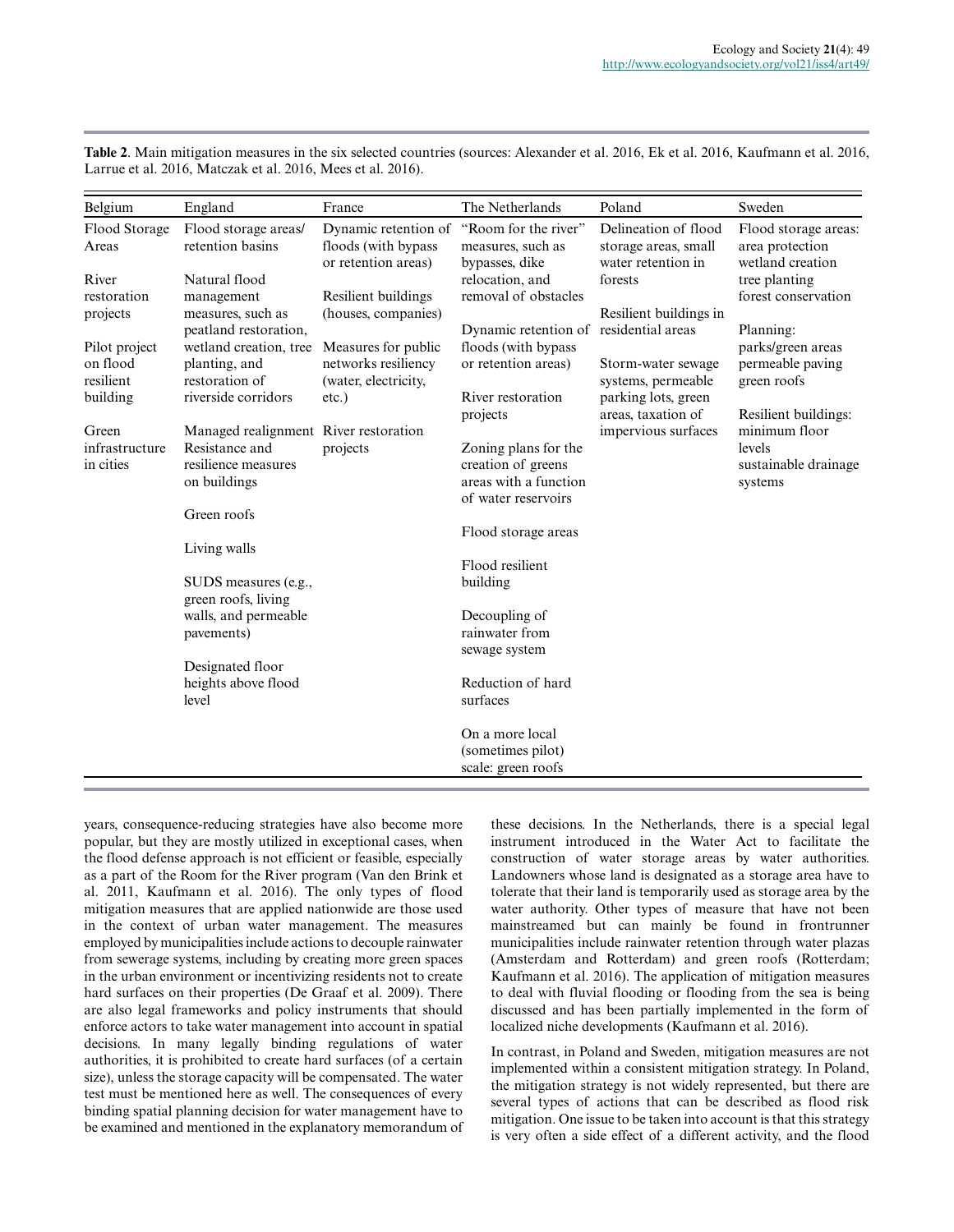mitigation effect is reduced as a consequence. One example of this phenomenon is the forest small water retention program, which is used to provide sufficient water for plantations, but also decreases the amounts of water in rivers during flooding. We see quite a similar situation with the flood mitigation measures used in cities: for example, pervious parking lots are built from time to time in Polish towns for mostly economic reasons (a smaller amount of concrete is needed to cover the area) or for visual motives (green infrastructures, such as these, are looked on by decision makers more favorably because they are friendlier than bare asphalt).

Sweden presents a unique case study because flood risk management does not constitute an independent policy area at the national level. Instead, FRM is enveloped within many different policy areas. Measures that traditionally originate in other policy fields can also fulfil flood risk management functions: extensive area protection, afforestation, and park creation. These functions serve environmental and recreational interests as well as flood mitigation services. Measures that aim specifically at a mitigating effect in relation to floods in urban areas may be found in the spatial planning area. They include urban drainage systems and green infrastructures and have recently been expressly incorporated into physical planning and building legislation. In the urban drainage context, pipe networks are still very much prevalent in storm-water management, although new laws have gradually made room for open solutions.

Even though mitigation measures are fairly similar across our selected countries, they have not followed the same path. In some of them, mitigation measures are very normal (England) whereas in others, they have been progressively implemented on a large scale (France), or are only just emerging (Sweden). It is also interesting to note from this brief overview (see table 2), that even though certain measures have been widely implemented in all our countries, others are very country specific, or else are still at an experimental stage. In France, for instance, measures to improve the resilience of cities are still experimental and in Poland they have been realized as a side effect of a different activity, whereas in other countries these measures have been mainstreamed.

## **HOW DOES THE GOVERNANCE OF MITIGATION IN SIX COUNTRIES REFLECT CHARACTERISTICS OF ADAPTIVE GOVERNANCE?**

## **Criterion I. Multilevel governance, with a balance between topdown and bottom-up decision making**

As shown in table 3, local actors are being given, and even more commonly are taking on, a role as executors or implementers of mitigation measures in all the studied countries. Municipalities in particular are playing a major part in Belgium, Sweden, France (where Intercommunalités, cooperations among communes, are also becoming increasingly involved), and the Netherlands. Likewise, in England, Lead Local Flood Authorities (LLFAs) have the most responsibilities. In the Netherlands, regional water authorities are also involved in the strategy along with private actors. In Poland, it is mainly private actors who are involved, especially residents.

The countries examined also differ as to the extent in which these local actors are engaging in multilevel governance processes and how these processes can be characterized. In Belgium, the Flanders, Walloon, and Brussels Capital regions as well as provincial governments are also responsible for water retention along watercourses. In addition, they play an important role in creating the right conditions for local governments by providing guidance (for example, the Flemish water test) and by stimulating cooperation at a subbasin scale, such as in the case of river contracts in Wallonia. Similarly, the Environment Agency in the UK maintains a strategic overview of FRM for all types of flooding. In Sweden, too, the situation is characterized by multilevel governance: although measures are all implemented at a local level and involve the municipalities at some point, many are instigated and supervised from a national level. In these countries, therefore, flood mitigation can be said to be implemented mainly through a combination of centralized and decentralized governance. Conversely, in the Netherlands, through the regulating and taxing competences of the regional water authorities, and, counterintuitively, in France, the primary responsibility for implementing these measures lies with local governments, which explains terms such as local or bottom-up governance, although in the Netherlands certain mitigation measures, such as the disconnection of rainwater, Room for the River, and the multilayered safety approach, have now also been institutionalized in national policies. Finally, Poland's implementation of flood mitigation is mainly supported by local and regional authorities.

To sum up, mitigation governance in the six countries can indeed be characterized as multilevel governance. According to our data, the actors involved perceive it to strike an appropriate balance, given the institutional structure and culture in the researched countries.

To conclude our review of this criterion, the examples of these six countries show that a balance between top-down and bottomup decision making can only be achieved if there is a clear division of responsibilities in a legal sense. Such a division is clearly present in Belgium, England, and the Netherlands. In countries in which there is no such division, like Poland, it is much more difficult to find governance arrangements enabling bottom-up decision making. On the other hand, when responsibilities are excessively divided, governance processes lose their consistency, and may create confusion, in particular for riparian owners or residents, who are therefore more reluctant to become involved. In several of our countries, it is also noticeable that a good balance between top-down and bottom-up in decision making can only be attained when a comprehensive overview of the mitigation strategy exists at the higher institutional levels. Within the EU Floods Directive, FRM plans are expected to facilitate coordination between all institutional stakeholders. To solve coordination problems and facilitate the involvement at local levels, there is a need for proactive attitudes at regional and national scales.

Finally, it is interesting to note that in many countries, mitigation is a sector in which there is still room for initiatives and front runners. In Poland, municipalities take an active role, thanks to some legal margins left to them. In the Netherlands, legislation leaves room for local initiatives. In France, mitigation is the least constrained of the various flood risk management strategies, and legislation leaves room for experimentation and local initiatives.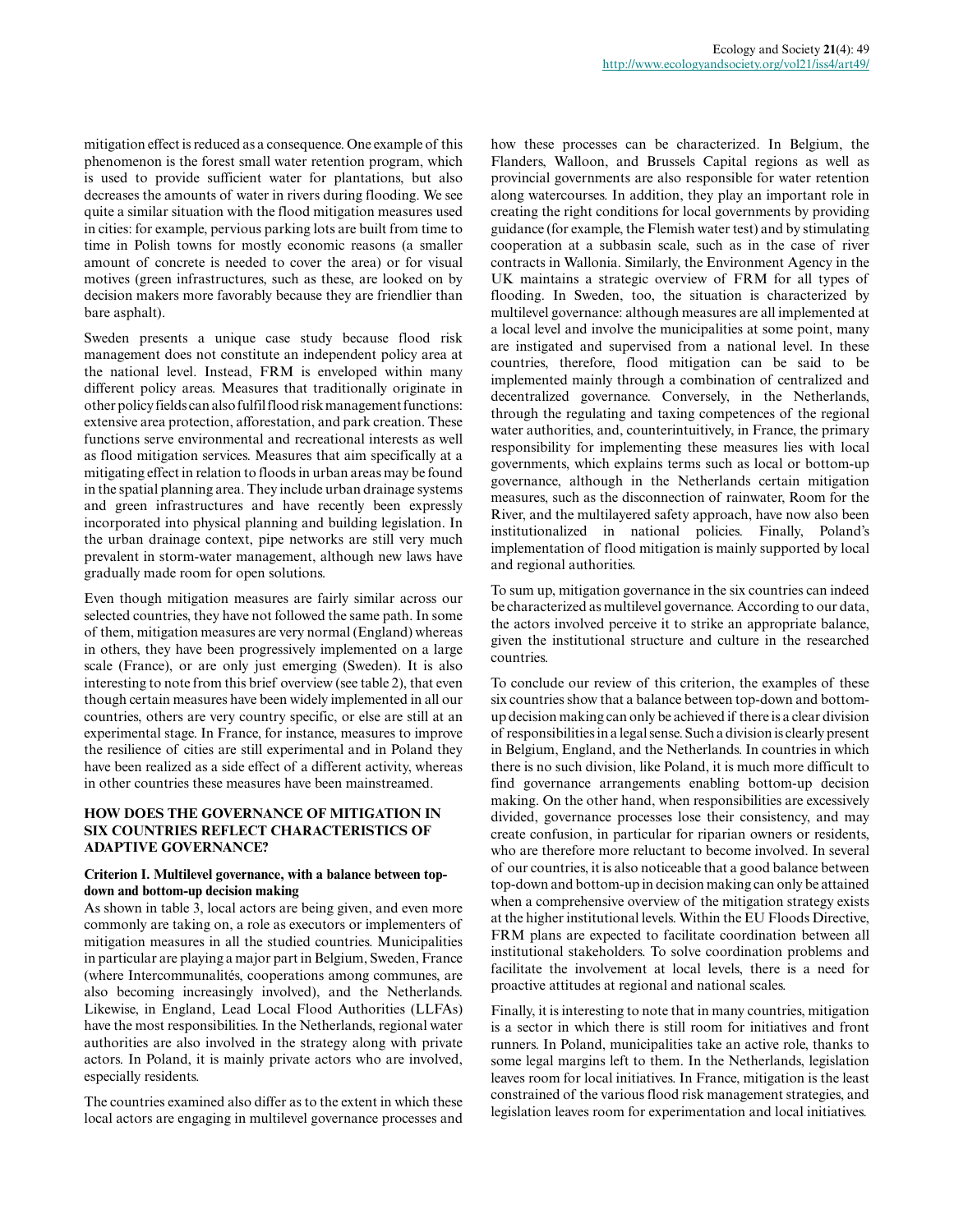| Country     | Characterization                                                                                                                                                                                                                                                                                                                                                                                                                                              |
|-------------|---------------------------------------------------------------------------------------------------------------------------------------------------------------------------------------------------------------------------------------------------------------------------------------------------------------------------------------------------------------------------------------------------------------------------------------------------------------|
| Belgium     | Spatial planning and environmental departments of municipalities are becoming increasingly important;<br>In Flanders, the Flemish Environment Agency (VMM) at a regional scale encourages municipalities to take<br>mitigation measures, through the organization of lectures, etc.                                                                                                                                                                           |
|             | For every building permit with a possible impact on the water system, municipalities have to ask supralocal<br>governments for advice on mitigation measures (water test), which can only be deviated from if reasons are                                                                                                                                                                                                                                     |
|             | provided;<br>In Wallonia, flood mitigation measures are mainly advocated via river contracts, which operate at a subbasin<br>scale. Municipalities have the right to ask supralocal governments for advice when delivering a building permit,<br>but this is not an obligation;                                                                                                                                                                               |
|             | Provincial and regional governments install water retention zones along watercourses.                                                                                                                                                                                                                                                                                                                                                                         |
| England     | The Environment Agency (EA) maintains a strategic overview of FRM for all types of flooding (Flood and<br>Water Management Act 2010), and has operational responsibility for managing risks from the main rivers,                                                                                                                                                                                                                                             |
|             | reservoirs, estuaries, and the sea;<br>Lead local flood authorities (LLFAs) are responsible for developing and enacting local strategies for FRM for<br>ordinary watercourses (watercourses other than main rivers), surface water, and groundwater;                                                                                                                                                                                                          |
|             | Internal drainage boards (IDBs) also have operational responsibilities for managing ordinary watercourses and<br>maintaining the drainage infrastructures within their internal drainage districts; The Highways Agency and water<br>companies also have responsibilities;                                                                                                                                                                                    |
|             | The above actors are collectively referred to as risk management authorities (RMAs) and have duties of<br>cooperation (established by the Flood and Water Management Act 2010).                                                                                                                                                                                                                                                                               |
| France      | Municipalities and Intercommunalités (a relatively new localized layer of government) are central, innovative<br>actors in flood mitigation, especially with regard to flood-proof housing;                                                                                                                                                                                                                                                                   |
|             | Water-related institutions develop methodologies and knowledge;                                                                                                                                                                                                                                                                                                                                                                                               |
| The         | Compared with other FRMSs, flood mitigation is not strictly regulated or framed.<br>Local governments, in consultation with private stakeholders, are the actors who are setting up relatively new                                                                                                                                                                                                                                                            |
| Netherlands | mitigation measures, including green roofs, floating urbanization, etc.;                                                                                                                                                                                                                                                                                                                                                                                      |
|             | Municipalities, often in consultation with local water authorities, are the initiators of measures to decouple<br>rainwater from the sewerage system. Attempts are often made to encourage residents to take action as well, but<br>this has turned out to be difficult in many cases (OECD 2014).                                                                                                                                                            |
| Poland      | Official agencies assume a limited role in flood mitigation;                                                                                                                                                                                                                                                                                                                                                                                                  |
|             | Measures are often implemented by private actors on their own; the involvement of local communities, in<br>principle very possible, only occurs to a very limited extent. This has led to initiatives on the part of private actors<br>to install rainwater collectors in private gardens, leading to a (partial) disconnection of rainwater from the<br>sewerage system, thereby decreasing the flood hazard;                                                |
|             | Some local governments have made attempts to offer incentives to those who do not use the main rainwater<br>sewerage system;                                                                                                                                                                                                                                                                                                                                  |
|             | In the city of Poznań, a tax on impermeable coverings was introduced to reduce the amount of private land<br>covered with concrete. This decision was challenged in court, and the funds went to the overall municipal budget,<br>thereby limiting the effectiveness of this policy measure.                                                                                                                                                                  |
| Sweden      | Municipalities are the main actors initiating planning- and building-related mitigation measures. This is said to<br>aid the tailoring of measures (such as green infrastructures) to local conditions;                                                                                                                                                                                                                                                       |
|             | The National Board on Housing, Building and Planning has issued binding guidelines for climate adaptation<br>measures, prescribing, among other things, permeable materials on the land around buildings, local management<br>of storm-water, green roofs (to reduce runoff), overflow spillways on roofs, and schedules for cleaning wells;<br>Legislation on habitat protection, wetland restoration or development sometimes leads to so-called nonpurpose |
|             | mitigation measures.                                                                                                                                                                                                                                                                                                                                                                                                                                          |

**Table 3**. Characterization of the six researched countries on the degree to which local and/or multilevel governance is present.

# **Criterion II: Multiactor (formal and informal) networks, including active participation on the part of citizens**

As Table 4 shows, the extent to which private actors, including citizens, participate in mitigation strategy varies from country to country, but it is still relatively limited in most of them. One initial distinction can be made between on-the-ground implementation of mitigation measures and participation in decision making.

With regard to on-the-ground implementation, in Belgium, England, the Netherlands, Sweden, and France, private actors (such as landowners) and residents install mitigation measures in housing. In the Netherlands, France, and England, also, in various local cases, we found examples of bottom-up, community-based initiatives. These seem to be part of an emerging trend, at least in Belgium, England, France, and the Netherlands (Alexander et al.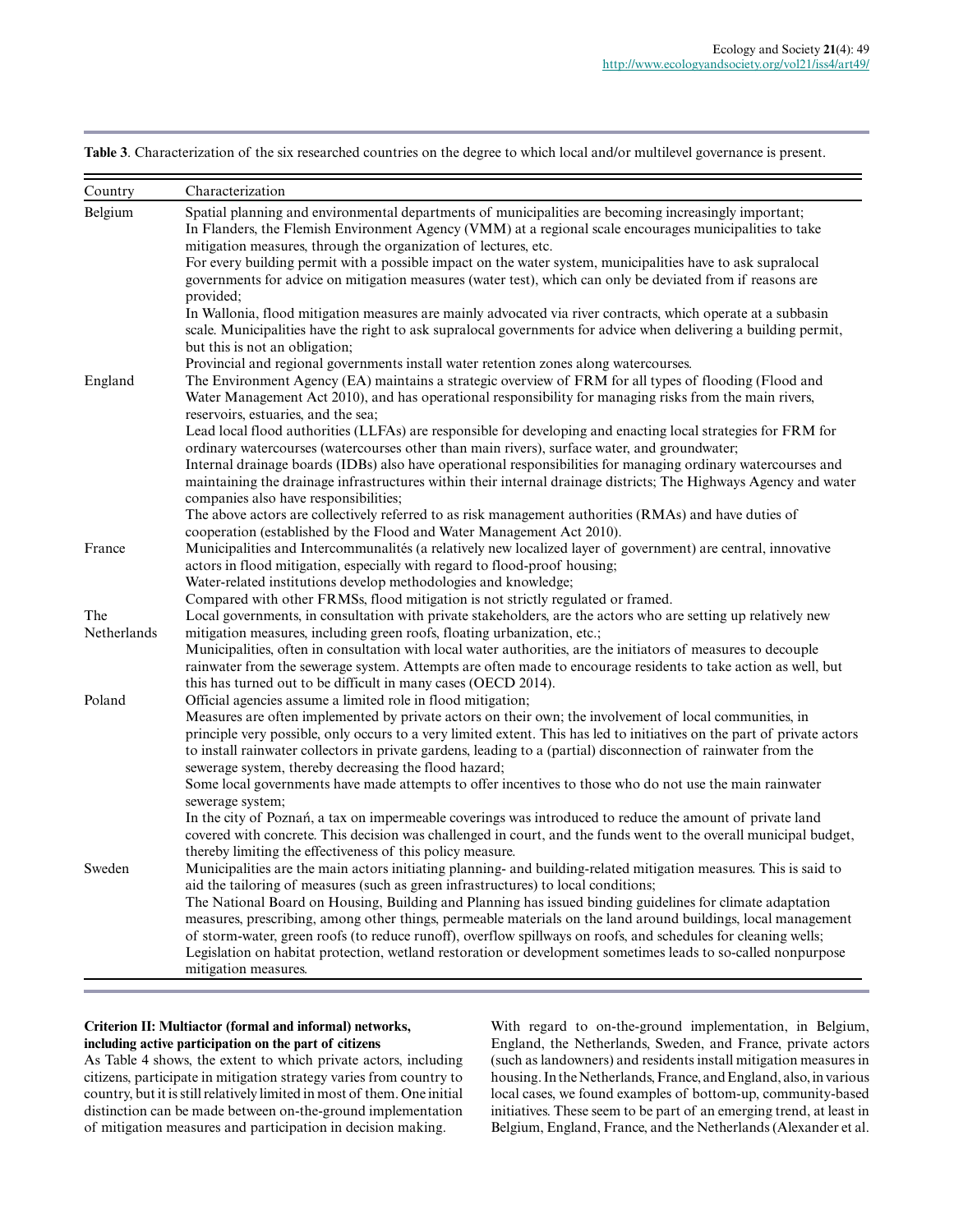**Table 4**. Characterization of the six researched countries on the degree in which private actors, including citizens, are involved in the flood mitigation strategy.

| Country            | Characterization                                                                                                                                                                                                                                                                                                                                                                                                                                                                                                                                                                                                                                                                                                                                       |
|--------------------|--------------------------------------------------------------------------------------------------------------------------------------------------------------------------------------------------------------------------------------------------------------------------------------------------------------------------------------------------------------------------------------------------------------------------------------------------------------------------------------------------------------------------------------------------------------------------------------------------------------------------------------------------------------------------------------------------------------------------------------------------------|
| Belgium            | Private actors and residents are involved in installing mitigation measures (e.g., green roofs), but only to a limited<br>extent in mitigation decision making;                                                                                                                                                                                                                                                                                                                                                                                                                                                                                                                                                                                        |
|                    | Citizens are consulted in the drafting of spatial plans (less intensive public participation).                                                                                                                                                                                                                                                                                                                                                                                                                                                                                                                                                                                                                                                         |
| England            | Mitigation projects (like defense) are funded according to the partnership funding scheme implemented in 2012.<br>Grant-in-Aid (GiA) must be supported by funding sourced at a local level, through local authorities, the private<br>sector, or civil society. The costs for the project are distributed across funding partners according to risk-sharing<br>arrangements and defined in a legally binding contract.                                                                                                                                                                                                                                                                                                                                 |
| France             | Involvement of residents in measures for adapting houses. Mitigation projects and vulnerability reduction for<br>houses and companies are funded through public/insurance funds. France has an established tradition of public<br>participation in planning matters: risk plans are submitted to public enquiry.                                                                                                                                                                                                                                                                                                                                                                                                                                       |
| The<br>Netherlands | Some localized community-based initiatives are present, set up by residents (such as Dakpark Rotterdam, a<br>multifunctional project that served inter alia to increase the amount of green space in the urban environment).<br>Other pilot projects with floating urbanization have been initiated, also at a niche level. In other cases, citizens<br>have opposed mitigation measures: for instance, the first water plaza in Rotterdam was greeted with considerable<br>public opposition and was reframed by some residents as a "drowning plaza for small children" (Biesbroek et al.<br>2014).<br>More institutionalized forms of disconnecting rainwater from the sewer have now been included in national<br>policies (Kaufmann et al. 2016). |
| Poland             | Involvement on the part of actors other that the water authorities is rare, although one successful example of this<br>is the case of the Domaszków-Tarchalice polder. In this polder, Wroclaw's WWF branch, together with the<br>Provincial Drainage, Irrigation and Infrastructure Authority, decided to remove parts of certain flood dikes to<br>form a polder into which water could flow naturally in the event of increased rainfall. Implementation of this<br>measure required local community involvement and initiated various stakeholders networks in which a leading<br>role was played by NGOs.                                                                                                                                         |
| Sweden             | Private actors and residents are involved in installing mitigation measures (such as green roofs), but only to a<br>limited extent in mitigation decision making.<br>Citizens are consulted on the drafting of spatial plans.<br>Stakeholders and NGOs are involved in nonpurpose mitigation measures, both as initiators and as participants in<br>the consultation processes. There is no evidence, however, that the mitigation strategy as such involves more or<br>less participation or community involvement than other measures for which this is a requirement.                                                                                                                                                                               |

2016, Kaufmann et al. 2016, Larrue et al. 2016, Mees et al. 2016). In these countries, measures to accommodate water, such as flood storage areas or dynamic retention zones, are mainly implemented by public authorities. In stark contrast, in Poland, participation by actors other than the water authorities is virtually nonexistent, although there are examples of pilot projects involving local communities (see Table 4).

In England in particular, a partnership approach to funding mitigation (and defense) projects has been in place since 2012. This approach requires Grant-in-Aid (GiA), which is available through the Department for Environment, Food and Rural Affairs (DEFRA) and administered by the EA, supported by funding sourced at a local level though local authorities, the private sector, or civil society (DEFRA 2011). The costs of a project are thus distributed across funding partners according to risk-sharing arrangements and defined in a legally binding contract. This approach means that new types of actors with a financial stake in FRM can enter governance arrangements at a project level. Citizens' participation is also being actively promoted: for example, in Kingston-upon-Hull, a number of flood storage areas are currently being developed in the surrounding rural area to mitigate the risk of surface water flooding in the city, the largest of which is the Willerby and Derringham Flood Alleviation Scheme (WaDFAS). This project has engaged local citizens through parish meetings alongside more innovative means including a flood bus, which attended local events and gave the public an opportunity to discuss flood concerns and to debate the project in greater detail. Public exhibitions were also used to demonstrate flood modeling and to facilitate a dialogue between the public and the relevant risk management authorities. Public engagement activities have also helped the scheme to gain public acceptance. Engagement initiatives such as these are seen as standard practice in England (Alexander et al. 2016).

With regard to public participation in decision making, only Sweden and England seem to be at an advanced stage. In the case of Sweden, this can probably be explained because of its longstanding tradition of participation in planning processes. England also has a long-standing approach favoring citizens' engagement in decision making. In Belgium, the Netherlands, and France, a number of participation mechanisms, such as formal consultations on spatial plans are in place, but these must be characterized as less intensive forms of participation. Within the EU Floods Directive, public participation is now required when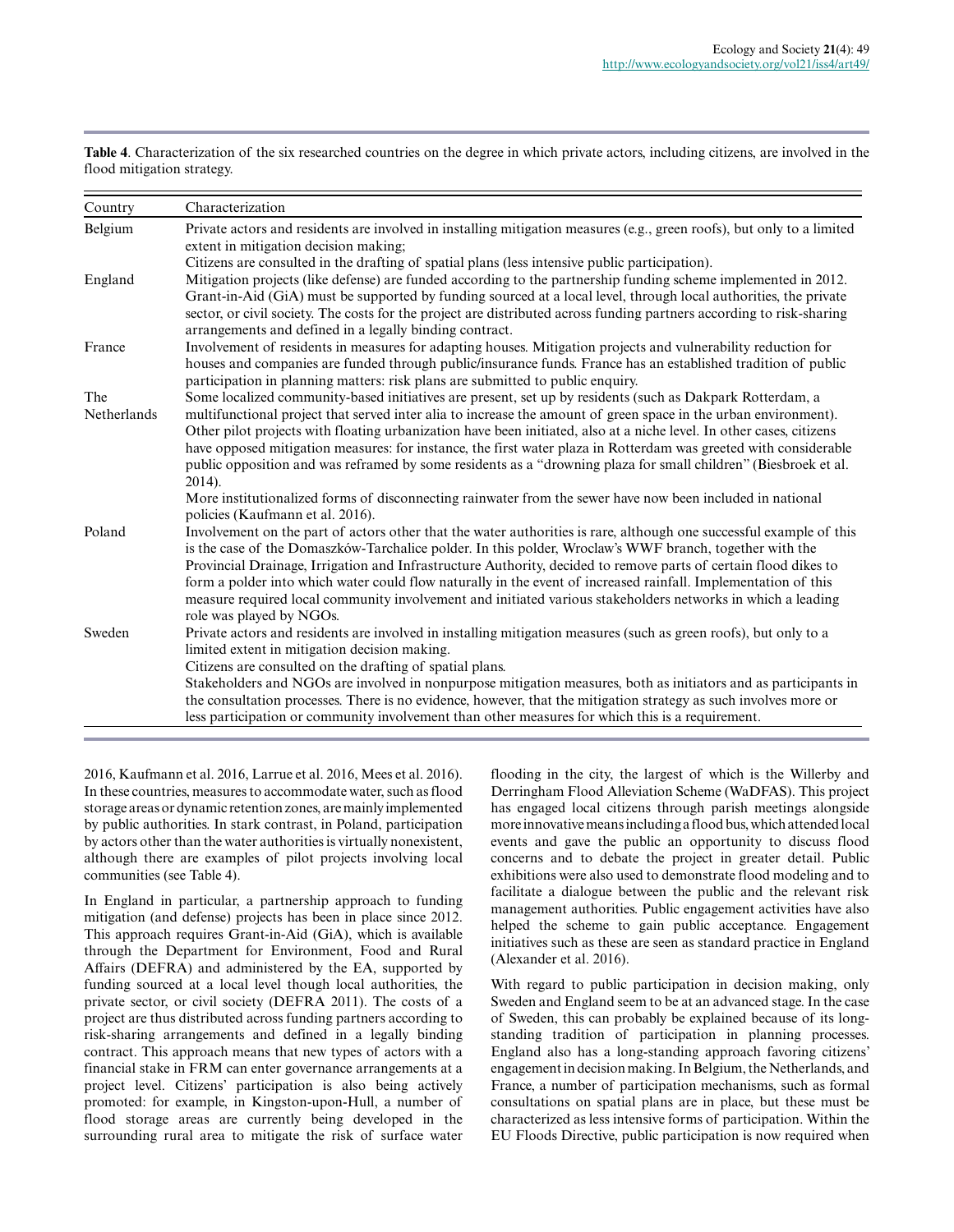establishing FRM plans. More precisely, the title of Chapter V refers to the notions of information and consultation.

It emerges clearly from these six national examples that multiactor networks are facilitated where they are anticipated or promoted by institutional arrangements. For instance in England, efforts to increase community involvement in FRM are promoted through national policy, legislation, and established views of best practice. In other countries, there are specific tools to facilitate multiactor networks: river contracts in Belgium or Programmes d'Actions pour la Prévention des Inondations (PAPI) in France lead to the development of institutional networks at a river-basin scale.

Nonetheless, comparative analysis reveals a number of shared constraints to public participation in flood mitigation and barriers to increasing citizen involvement. This includes the lack of flood experience, little awareness of the flood risk, misperceptions of the risk, and lack of financial resources to support the implementation of property level mitigation measures. Participation by citizens sometimes initially arises out of conflictual situations. In most countries, it appears that it is difficult to involve the private sector, mainly (but not only) for financial/economic reasons. In England, a key objective of Partnership Funding (implemented in 2012) is to encourage public-private partnerships, yet to date, this has largely been delivered through the redistribution and diversification of public sector sources (NAO 2014, Alexander et al. 2016). Moreover, plans to attract private investors have been called into question, especially as only £40 million of the £148 million secured to date has come from sources beyond local government (EFRA 2015).

#### **Criterion III. Flexibility in governance arrangements enabling mitigation measures to be tailored to local conditions**

When considering mitigation measures in the six countries, we noticed that governance arrangements in all of them have enabled the development of innovative and adaptive proposals adapted to local contexts that take advantage of local assets and are consistent at various levels.

More generally, mitigation measures can address three territorial scales, which have not yet been fully addressed in all six countries. They relate to the adaptation of cities at a single property (house or building) scale, and we have found measures for property adaptation in Sweden and England (minimum floor levels), vulnerability reduction measures in France, adapted housing in the Netherlands (flood-proof buildings), and property resistance and resilience measures in England. We also found measures to better adapt neighborhoods to flood risk, examples being the construction of permeable paving and sustainable drainage approaches, which prevent pluvial floods and urban runoff, in England, the Netherlands, and Sweden. In the Dutch case in particular, there is ample room for local governmental actors to initiate mitigation measures. Our interviews revealed examples of situations in which mitigation measures would provide a potential addition to flood management (e.g., in areas not protected by dikes it would make sense to put power facilities on heights) without them being implemented. This suggests that there is more room for implementing mitigation measures than is used in practice, although the precise amount of room is very hard to quantify. Moreover, citizens' groups, private companies, or NGOs may also seek to collaborate with municipalities. The focus on local-level solutions and the involvement of multiple actors seems in itself to facilitate flexible approaches.

Finally, mitigation measures to control water flows address the flood issue at a broader level; these include dynamic retention areas and flood storage areas. These measures are often embedded within not only multifunctional projects, i.e., river restoration projects address water, biodiversity, and flood issues, but potentially also economic issues, i.e., the diversification of land use near rivers. In France and the Netherlands, meanders are (re) created in rivers under the Water Framework Directive (WFD; Bonnefond and Fournier 2013, de Boer 2014). The cases of Belgium and England also offer examples of river restoration projects with mitigation objectives. In Sweden and Poland, initiatives for the preservation of wetlands are also considered to contribute to flood mitigation as a corollary effect. Today, these three territorial scales are all addressed in the six countries, even though they may still be at an emerging stage, for instance, in France (scale of neighborhoods) and Poland (scale of single housing).

The analysis highlights the importance of three supporting factors. First, formal divisions of responsibilities and the granting of leeway to local governments especially facilitate the development of mitigation measures locally, at the most significant scale. As we have seen in Sweden, mitigation measures can also be well-adapted to local conditions when they are not strictly defined as a flood risk strategy and contribute first to improvements in the quality of rivers (here, mitigation is a byproduct). In France and Belgium, mitigation measures are tailored to local conditions in that they are defined as a part of cohesive projects at a river basin scale. In Belgium, the flood issue is just one aspect of the river contract, like biodiversity or water quality. In Poland, thanks to the involvement of international NGOs, a more proenvironmental approach is enabling the preparation of local measures that not only contribute to nature or landscape conservation, but also have a secondary effect on flood mitigation.

## **Criterion IV. Governance arrangements support management at the appropriate scale of the problem (for example, fluvial FRM should be managed according to hydrological scales, on a catchment as opposed to administrative basis)**

The EU Floods Directive (FD) prescribes the implementation of FRM plans at the appropriate scale. This requires either organizations at this level, or intense coordination and cooperation among authorities at other government levels. In most studied countries, coordination between the authorities and the various stakeholders involved in mitigation exists at a catchment scale (in Belgium, England, France, the Netherlands, and Sweden).

In Wallonia (Belgium), effective stakeholder coordination at a catchment level is provided by river contracts, which have become active promoters of mitigation measures within their catchment areas. In France, since the beginning of the 2000s, all stakeholders, from all institutional levels, public or private, are coordinated at the catchment scale within the framework of the PAPI. It is also of interest that PAPIs favor the implementation of mitigation measures over and above any other type of flood management measure.

In England, it is the type of flood risk that determines the appropriate hydrological scales and the actors best placed to address the problem: for instance, fluvial flooding on the main rivers is managed at a catchment scale by the Environment Agency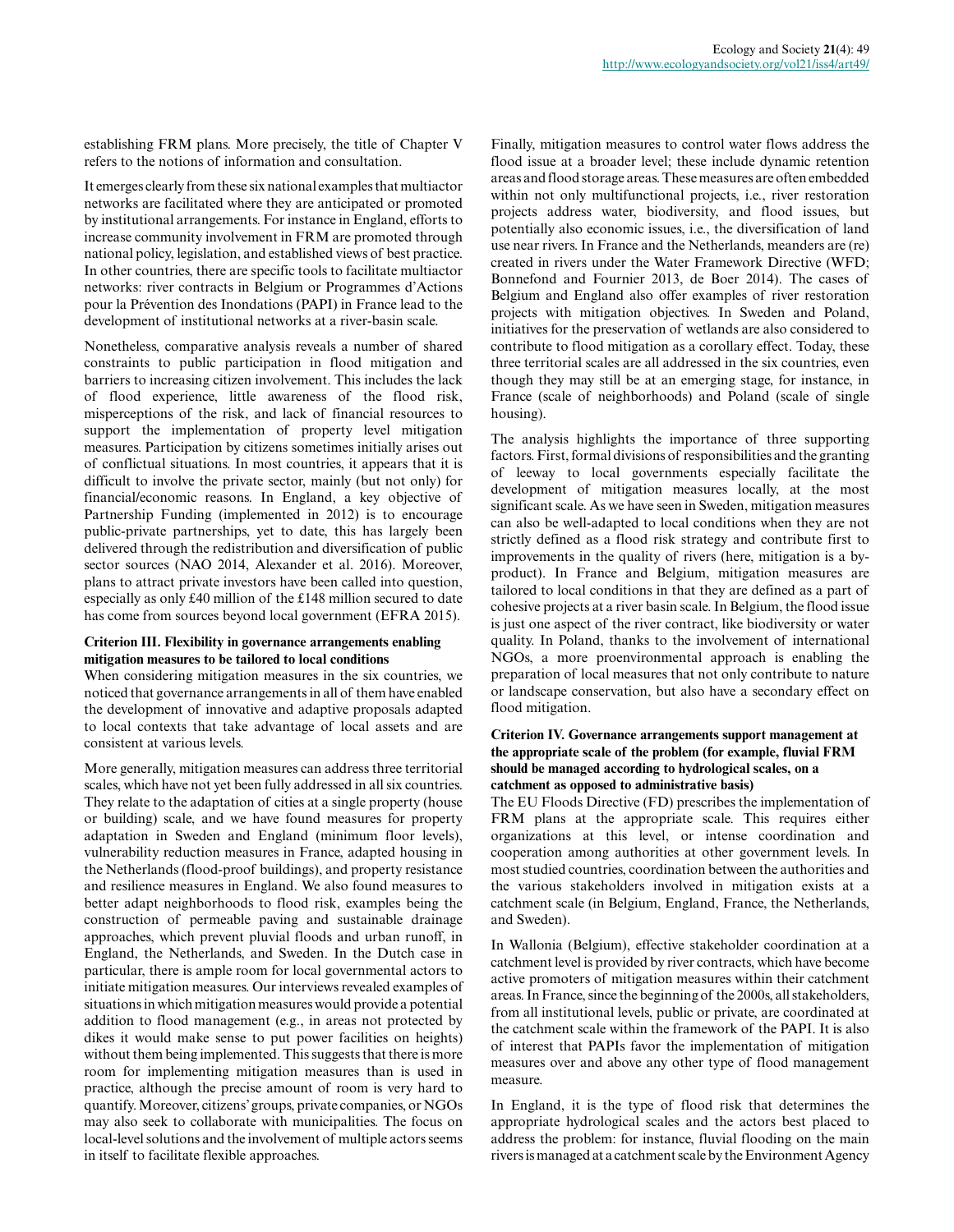(EA), and surface-water flooding is managed at a local scale by LLFAs. The strategic responsibilities of the EA ensure that decisions made at a local scale are not detrimental to other areas and also help maintain a degree of national consistency in FRM. Indeed, local FRM plans must be consistent with the national strategy proposed by the EA. One crucial feature of English flood risk governance, however, is that it encourages locally tailored approaches to emerge.

In the Netherlands, floods are also managed at various levels. Regional water authorities are responsible for flood risks from local waters and for the majority of the primary flood defense constructions, which protect against flooding of the sea and the rivers. Pluvial flooding is generally handled by municipalities, often in collaboration with the regional water authorities, which are responsible for flood risks from local waters and for parts of the main rivers (Kaufmann et al. 2016). The Ministry of Infrastructure and the Environment conducts a strategic overview of flood risk management in the country as a whole while the regional water authorities are managing most of the primary flood constructions like dunes and dikes, whereas the Office of Public Works is the water authority for those water management structures that are not managed by the regional water authorities. For instance, both the Dutch Delta Program and the aforementioned Room for the River Program must be considered to be multilevel governance programs, with a coordinating role for national level actors (Delta Commissie 2008, Delta Programme 2013). We can conclude that by and large, mitigation strategies are being implemented at the appropriate levels.

In Sweden, it is the type of floods that also determines the relevant scale for action. Fluvial floods are usually associated with heavy rains, melting snow, or ice plugs. The consequences are generally not dramatic, and the floods are managed by the (impacted) local level. Pluvial floods have become more common in recent times. They affect relatively small geographical areas, and although the local effects can be significant in financial terms, they do not normally have an impact on society as a whole. Flooding as a result of storm water and sewerage systems not able to deal with heavy rains is primarily dealt with by the municipalities, which are also responsible for developing systems and implementing mitigation measures.

Most countries make use of the hydrological scale to tackle the issue and have settled institutions or planning documents consistent with river catchments. In England, there are key planning documents at a basin level (catchment flood management plans, shoreline management plans, and river basin management plans). In France (PAPI) or Belgium (river contracts), mitigation measures are also defined at a river basin level. On a larger scale, in Poland, the regional water management boards are a catchment-based body. In the Netherlands, a formal division of responsibilities facilitates the definition of measures at the most relevant scale. For some countries, like Sweden, the WFD and FD also play a role in the preparation of flood management plans that are consistent at a river basin level.

## **Criterion V. Opportunities for experimentation and for social and institutional learning**

Finally, in all six countries, flood mitigation appears to be a strategy that is well-suited to experimentation and learning, and evidence of this can be found in the various countries involved in our research.

In general, mitigation measures are frequently presented as experimental in the various countries. In France, this is clearly the case in Nevers, when the city authorities plan to lower the dikes and allow water to flow along a water route (chemin de l'eau) through neighborhoods. The water plazas in Rotterdam, which are rainwater retention measures, are also considered to be experimental. In Delft and Rotterdam, we see examples of floating houses. Within the framework of the 2005 Sigma Plan, which is intended to protect the Belgian Scheldt estuary from flooding, a new type of tidal flood control area has been developed. In Sweden, it has been stressed that because of the effects of mitigation measures in terms of how much water will actually be accommodated, municipalities may refrain from relying too heavily on such measures. Mitigation measures also offer the chance to adapt them to changing flood risks. The Belgian Sigma Plan, for example, defines areas that have not yet been developed a flood retention zones, but which may become such in the future when the flood risks have increased even further. Learning from experience as well as from research programs is a crucial feature of English flood risk governance. For instance, measures to mitigate surface water flooding have gained momentum following the floods of the summer of 2007 and the subsequent independent inquiry (Pitt 2008). These lessons were addressed through the implementation of new legislation in the form of the Flood and Water Management Act 2010 and subsequent revisions to the National Planning Policy Framework.

To conclude on this criterion, mitigation measures are still new and experimental in most countries. In all six, there is clearly a willingness to experiment, and it is through this strategy that most front-running initiatives have been identified. Nontraditional institutions also play a role in those innovations (as in Poland). Institutional learning is also very much promoted through mitigation measures, even though questions remain about the optimal ways to draw lessons from these experiments.

# **DISCUSSION**

Table 5 essentially maps the distance between current governance arrangements and aspired forms of adaptive governance within each of the studied countries. First of all, flood mitigation appears to be the main strategy by means of which pilot projects, experimentation, and learning from experimenting on social, institutional, and technical issues are most common and receive the most encouragement, and we find examples of it in all our countries (criterion V). This observation can be attributed to the emerging nature of flood mitigation within most countries (except England). Learning is inherently promoted as new types of actors or responsibilities are devolved to local scale actors. All these factors make the development of local knowledge-based legitimacy highly desirable. A crucial point to emphasize is that the capacity to adapt does not necessarily equate to the eradication of flooding; in fact, floods may still occur yet a country can be described as incredibly adaptive. This is the case in England, in which successive winter flooding in 2013/2014 and 2015/2016 have prompted critical reviews of the FRM approach, highlighting both strengths and weaknesses, as well as opportunities to improve (e.g., the National Flood Resilience Review was launched in February 2016).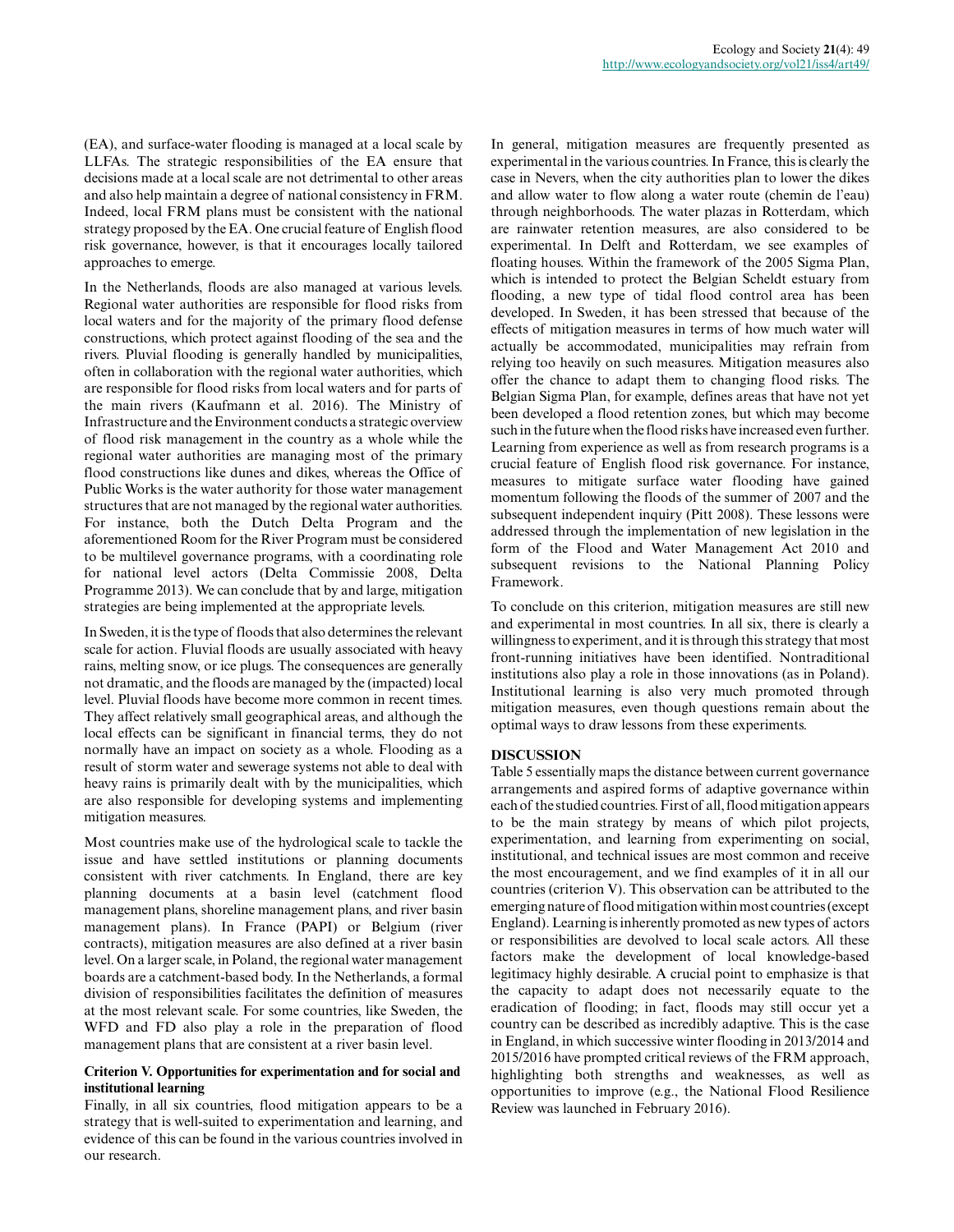|                                                                                                            | Belgium        | England         | France          | The<br>Netherlands | Poland     | Sweden      |
|------------------------------------------------------------------------------------------------------------|----------------|-----------------|-----------------|--------------------|------------|-------------|
| Multilevel governance, with the<br>right balance between top-down<br>and bottom-up decision making         | High           | Medium/<br>High | Medium          | Medium/<br>High    | Low        | Medium      |
| Multiactor (formal and<br>informal) networks, including<br>active participation on the part<br>of citizens | Medium         | High            | Low             | Low/Medium Low     |            | Low         |
| Flexibility in governance<br>arrangements enabling<br>mitigation measures tailored to<br>local conditions  | Medium         | High            | Medium          | High               | Low        | Medium/High |
| Governance arrangements<br>support management at the<br>appropriate scale of the problem                   | Low/<br>Medium | High            | Medium/<br>High | Medium/<br>High    | Low/Medium | Low/Medium  |
| Opportunities for<br>experimentation and for social<br>and institutional learning                          | High           | High            | Medium/<br>High | Medium/<br>High    | Medium     | High        |

**Table 5**. Summary of criteria assessments by country (low/medium/high).

Second, all countries appear to have progressively developed multilevel governance systems, albeit to varying degrees, e.g., Belgium, England, and the Netherlands are highly established, whereas, this is low in Poland. The differences may be related to different contextual conditions, particular with regard to legal and administrative frameworks. Multilevel governance appears to be facilitated when there is a clear, legally established division of responsibilities as in England and the Netherlands. When this division is not created through legislation, even though attempts are made by local actors, as in Poland, they remain very much constrained.

Third, flexibility in governance arrangements is required to enable mitigation measures to be tailored to local conditions. However, there remains room for improvement. Although there is significant leeway for local governments and private parties in England, the Netherlands, and Sweden, this is not the case elsewhere and legally rigid frameworks can act as a constraint.

The fit between scales of governance and the hydrological scale of the flood problem is not always perfectly matched. In some countries, the basin level is the level for planning measures to mitigate fluvial flooding, as in England and France (PAPI). Certain key stakeholders are also organized at a basin level, as in France, with Etablissements Publics Territoriaux de Bassin (EPTB). In others, Poland, Belgium, and even the Netherlands and Sweden, traditional administrative boundaries can present an obstacle to the potential implementation of measures at an appropriate scale. In both Sweden and the Netherlands for instance, although the boundaries of regional water authorities are related to hydrological boundaries, those of municipalities and provinces are not. This issue is even more complex for countries such as the Netherlands or Belgium, which have to deal with international river basins.

Last, in all six countries, there is a similar struggle to involve citizens in FRM, even in England, in which incentives and

experiments are most advanced. People in England and Sweden are responsible for their own safety and there is no national solidarity. However, even in these countries with advanced initiatives, public participation still remains complicated. This may be related to financial and cultural factors, but is also citizens' knowledge of flood risk. Measures implemented as a part of the mitigation strategy reflect new ways of dealing with floods, i.e., based on local contexts, local initiatives, and multifunctionality, however, overall, flood mitigation governance is yet to be fully representative of adaptive governance and a number of criteria are fulfilled better than others (experimentation/social and institutional learning, multilevel governance). In some regards, this may constrain efforts to enhance societal resilience to flooding in the future.

Our findings suggest that the implementation of the mitigation strategy is conducive to realizing adaptive governance, although there is still room for improvement. To the extent that adaptability is one of the key features of resilience, we argue that this development is enhancing societal resilience to flooding.

# **CONCLUSION**

We engaged with the question of whether, to what extent, and how the increasing implementation of the mitigation strategy in Belgium, England, France, the Netherlands, Poland, and Sweden is facilitating shifts toward aspired forms of adaptive governance.

We have shown that flood mitigation in the studied countries presents features of adaptive governance to varying degrees. In England, the Netherlands, and Belgium, the strategy appears to be more highly developed and mainstream: it is part of a diversified FRM that tends toward a more balanced strategy intended to produce greater resilience in the face of flood risks. In France, Sweden, and Poland, on the other hand, flood mitigation measures and initiatives are highly localized and can be viewed as the exception rather than the rule (with a very low degree of institutionalization). Their development requires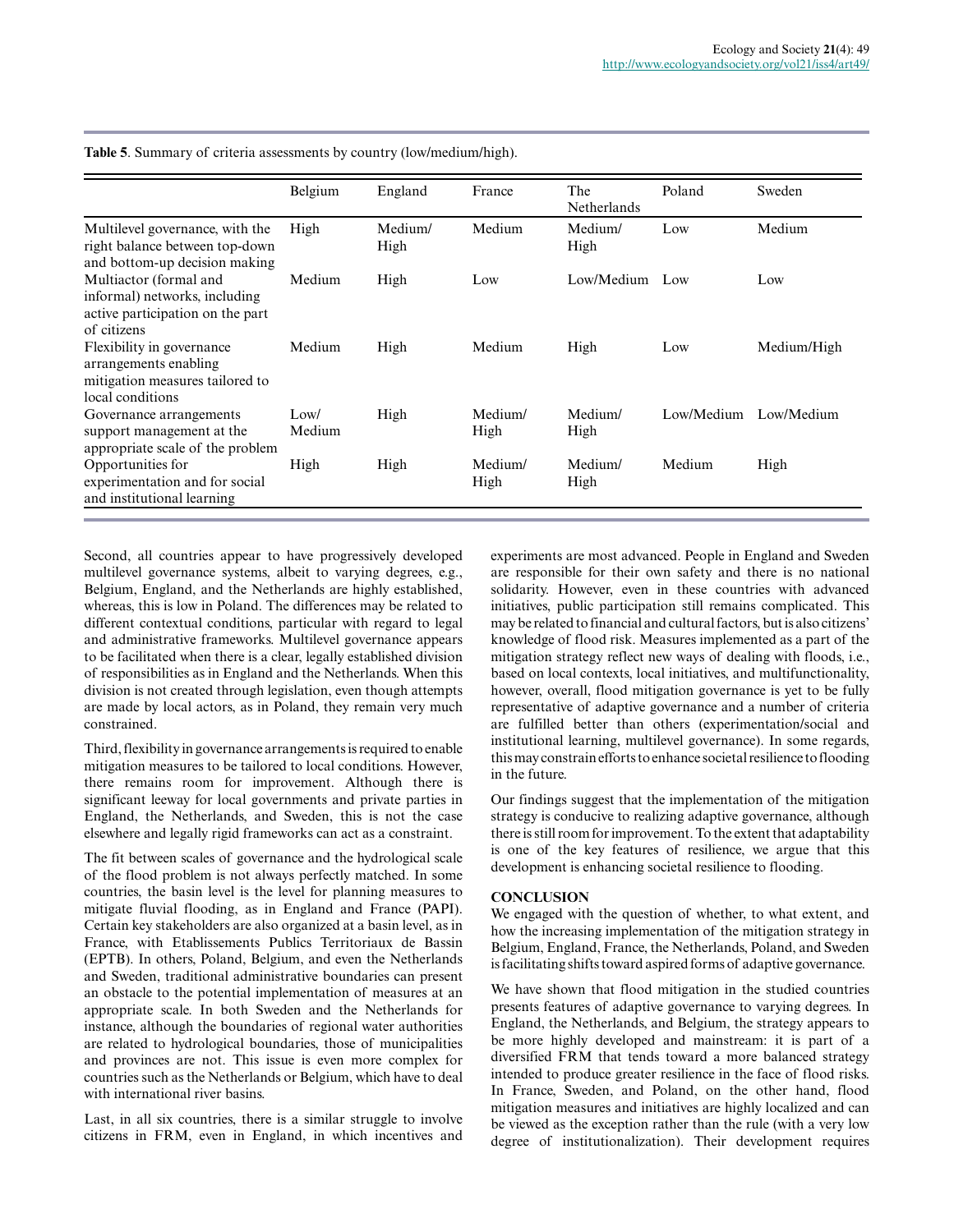greater resources, i.e., legal, financial, and cognitive. Strengthening them in a flood risk governance context remains a challenge, although there have been promising developments. In Sweden and Poland, this strategy has not been deliberately implemented because it is a side effect of different activities. However, the presence of forward-looking municipalities with proactive policy entrepreneurs in the Netherlands, successful examples in England, incentives in France and Belgium, the rising role of NGOs in Poland, and the development of specific knowledge in Sweden all constitute drivers for implementing adaptive forms of flood governance and promoting mitigation measures such as these in European countries.

To conclude on the capacity of mitigation strategy to contribute to improved resilience to flood risk in the six countries, it can be said that, compared to other strategies, mitigation is the strategy in which most of the characteristics of adaptive governance may be found.

This framework has wider application potential and could be applied to the study of other FRM strategies and comparisons therein (Hegger et al. 2014). Such research could shed light on how certain aspects of FRM could be improved and on the opportunities/barriers to implementing adaptive modes of governance. In the context of future uncertainty and projected increases in flood risk due to shifts in climate, land use, and socioeconomic conditions, this is a necessary step forward in terms of informing recommendations to enhance societal resilience to flooding.

*Responses to this article can be read online at:* [http://www.ecologyandsociety.org/issues/responses.](http://www.ecologyandsociety.org/issues/responses.php/8991) [php/8991](http://www.ecologyandsociety.org/issues/responses.php/8991)

#### **Acknowledgments:**

*This article has been written in the framework of the STAR-FLOOD project, which belongs to the European Union's Seventh Framework Programme for Research, Technological Development and Demonstration. This research has received funding from the European Commission under grant agreement no. 308364.*

#### **LITERATURE CITED**

Adger, W. N. 2006. Vulnerability. *Global Environmental Change* 16:268-281. [http://dx.doi.org/10.1016/j.gloenvcha.2006.02.006](http://dx.doi.org/10.1016%2Fj.gloenvcha.2006.02.006)

Adger, W. N., T. P Hughes, C. Folke, S. R. Carpenter, and J. Rockstroöm. 2005. Social-ecological resilience to coastal disasters. *Science* 309:1036-1039. [http://dx.doi.org/10.1126/](http://dx.doi.org/10.1126%2Fscience.1112122) [science.1112122](http://dx.doi.org/10.1126%2Fscience.1112122)

Aerts, J. C. J. H., W. Botzen, A. van der Veen, J. Krykow, and S. Werners. 2008. Dealing with uncertainty in flood management through diversification. *Ecology and Society* 13(1):41. [online] URL:<http://www.ecologyandsociety.org/vol13/iss1/art41/> [http://](http://dx.doi.org/10.5751%2Fes-02348-130141) [dx.doi.org/10.5751/es-02348-130141](http://dx.doi.org/10.5751%2Fes-02348-130141) 

Alexander, M., S. Priest, A. P. Micou, S. Tapsell, C. Green, D. Parker, and S. Homewood. 2016. *Analysing and evaluating flood* *risk governance in England - enhancing societal resilience through comprehensive and aligned flood risk governance*. STAR-FLOOD Consortium, Flood Hazard Research Centre, Middlesex University, London, UK. [online] URL: [http://www.](http://www.preventionweb.net/publications/view/48467) [preventionweb.net/publications/view/48467](http://www.preventionweb.net/publications/view/48467) 

Aligica, P. D. 2006. Institutional and stakeholder mapping: frameworks for policy analysis and institutional change. *Public Organization Review* 6:79-90. [http://dx.doi.org/10.1007/s11115-006-6833-0](http://dx.doi.org/10.1007%2Fs11115-006-6833-0)

Biesbroek, G. R., C. A. J. M. Termeer, J. E. M. Klostermann, and P. Kabat. 2014. Rethinking barriers to adaptation: mechanismbased explanation of impasses in the governance of an innovative adaptation measure. *Global Environmental Change* 26:108-118. <http://dx.doi.org/10.1016/j.gloenvcha.2014.04.004>

Bonnefond, M., and M. Fournier. 2013. Maîtrise foncière dans les espaces ruraux. Un défi pour les projets de renaturation des cours d'eau. *Economie Rurale* 334:55-68. [http://dx.doi.](http://dx.doi.org/10.4000%2Feconomierurale.3908) [org/10.4000/economierurale.3908](http://dx.doi.org/10.4000%2Feconomierurale.3908)

Brody, S. D., S. Zahran, W. E. Highfield, S. P. Bernhardt, and A. Vedlitz. 2009. Policy learning for flood mitigation: a longitudinal assessment of the community rating system in Florida. *Risk Analysis* 29(6):912-929. [http://dx.doi.org/10.1111/j.1539-6924.2009.01210.](http://dx.doi.org/10.1111%2Fj.1539-6924.2009.01210.x) [x](http://dx.doi.org/10.1111%2Fj.1539-6924.2009.01210.x) 

Brooks, N., W. N. Adger, and P. M. Kelly. 2005. The determinants of vulnerability and adaptive capacity at the national level and the implications for adaptation. *Global Environmental Change* 15:151-163. [http://dx.doi.org/10.1016/j.gloenvcha.2004.12.006](http://dx.doi.org/10.1016%2Fj.gloenvcha.2004.12.006)

Brosius, J. P., A. L. Tsing, and C. Zerner, editors. 2005. *Communities and conservation: histories and politics of community-based natural resource management*. Altamira, New York, New York, USA.

Chaffin, B. C., H. Gosnell, and B. A. Cosens. 2014. A decade of adaptive governance scholarship: synthesis and future directions. *Ecology and Society* 19(3):56. [http://dx.doi.org/10.5751/](http://dx.doi.org/10.5751%2Fes-06824-190356) [es-06824-190356](http://dx.doi.org/10.5751%2Fes-06824-190356) 

Cosens, B. A., and M. K. Williams. 2012. Resilience and water governance: adaptive governance in the Columbia River basin. *Ecology and Society* 17(4):3. [http://dx.doi.org/10.5751/ES-04986-170403](http://dx.doi.org/10.5751%2FES-04986-170403)

Davoudi, S., K. Shaw, L. J. Haider, A. E. Quinlan, G. D. Peterson, C. Wilkinson, H. Fünfgeld, D. McEvoy, L. Porter, and S. Davoudi. 2012. Resilience: a bridging concept or a dead end? "Reframing" resilience: challenges for planning theory and practice interacting traps: resilience assessment of a pasture management system in Northern Afghanistan urban resilience: what does it mean in planning practice? Resilience as a useful concept for climate change adaptation? The politics of resilience for planning: a cautionary note. *Planning Theory and Practice* 13:299-333. [http://](http://dx.doi.org/10.1080%2F14649357.2012.677124) [dx.doi.org/10.1080/14649357.2012.677124](http://dx.doi.org/10.1080%2F14649357.2012.677124) 

De Boer, C. 2012. *Contextual water management. A study of governance and implementation processes in local stream restoration projects.* Dissertation, University of Twente, Enschede, The Netherlands. [online] URL: [http://doc.utwente.](http://doc.utwente.nl/81724/) [nl/81724/](http://doc.utwente.nl/81724/) 

Department of Environment, Food and Rural Affairs (DEFRA). 2011. *Flood and coastal resilience partnership funding: an*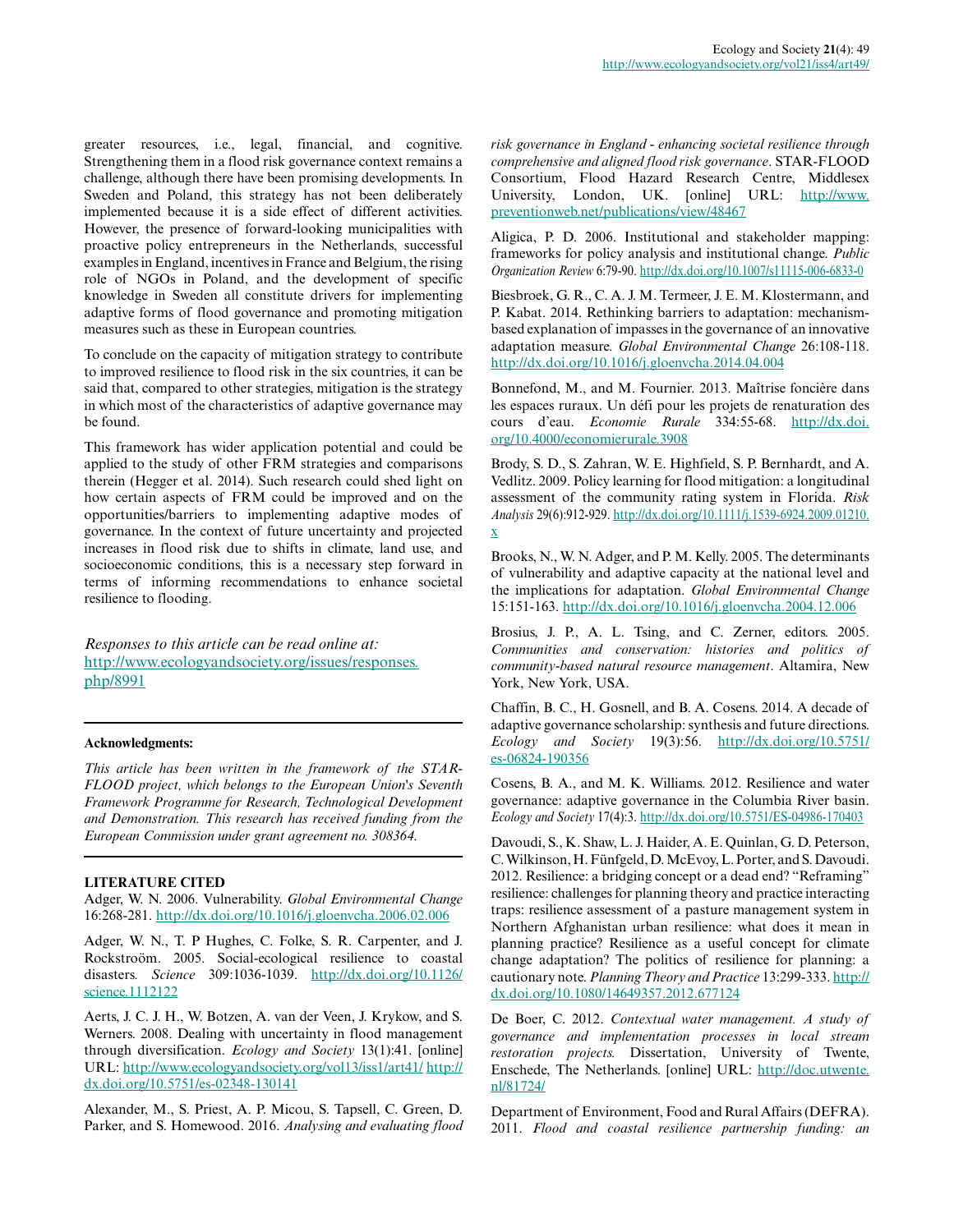*introductory guide.* Environment Agency, Bristol, UK. [online] URL: [https://www.gov.uk/government/uploads/system/uploads/](https://www.gov.uk/government/uploads/system/uploads/attachment_data/file/182524/flood-coastal-resilience-intro-guide.pdf) [attachment\\_data/file/182524/flood-coastal-resilience-intro-guide.](https://www.gov.uk/government/uploads/system/uploads/attachment_data/file/182524/flood-coastal-resilience-intro-guide.pdf) [pdf](https://www.gov.uk/government/uploads/system/uploads/attachment_data/file/182524/flood-coastal-resilience-intro-guide.pdf)

Department of Environment, Food and Rural Affairs (DEFRA) and Environment Agency. 2014. *Working with natural processes to reduce flood risk: a research and development framework.* R and D Framework Science Report. Report-SC130004/R2. Environment Agency, Bristol, UK. [online] URL: [https://www.gov.uk/](https://www.gov.uk/government/publications/working-with-natural-processes-to-reduce-flood-risk-a-research-and-development-framework) [government/publications/working-with-natural-processes-to-reduce](https://www.gov.uk/government/publications/working-with-natural-processes-to-reduce-flood-risk-a-research-and-development-framework)[flood-risk-a-research-and-development-framework](https://www.gov.uk/government/publications/working-with-natural-processes-to-reduce-flood-risk-a-research-and-development-framework)

De Graaf, R., N. van de Giesen, and F. van de Ven. 2009. Alternative water management options to reduce vulnerability for climate change in the Netherlands. *Natural Hazards* 51 (3):407-422. [http://dx.doi.org/10.1007/s11069-007-9184-4](http://dx.doi.org/10.1007%2Fs11069-007-9184-4) 

Delta Commissie. 2008. *Samen werken met water: een land dat leeft, bouwt aan zijn toekomst. Bevindingen van de Deltacommissie 2008*. Delta Committee, The Hague, The Netherlands. [online] URL: [http://www.deltacommissie.com/doc/2008-12-10%20publieksversie.](http://www.deltacommissie.com/doc/2008-12-10%20publieksversie.pdf) [pdf](http://www.deltacommissie.com/doc/2008-12-10%20publieksversie.pdf)

Delta Programme. 2013. *Werk aan de delta, kansrijke oplossingen voor opgaven en ambities*. Delta Programme, The Hague, The Netherlands. [online] URL: [https://www.deltacommissaris.nl/](https://www.deltacommissaris.nl/documenten/publicaties/2013/09/17/deltaprogramma-2014) [documenten/publicaties/2013/09/17/deltaprogramma-2014](https://www.deltacommissaris.nl/documenten/publicaties/2013/09/17/deltaprogramma-2014) 

Dietz, T., E. Ostrom, and P. C. Stern. 2003. The struggle to govern the commons. *Science* 302:1907-1912. [http://dx.doi.org/10.1126/](http://dx.doi.org/10.1126%2Fscience.1091015) [science.1091015](http://dx.doi.org/10.1126%2Fscience.1091015)

Environment, Food and Rural Affairs Committee (EFRA). 2015. *Defra performance in 2013-14.* Eighth report of session 2014-15. Stationery Office Limited, London, UK. [http://www.](http://www.publications.parliament.uk/pa/cm201415/cmselect/cmenvfru/802/802.pdf) [publications.parliament.uk/pa/cm201415/cmselect/cmenvfru/802/802.](http://www.publications.parliament.uk/pa/cm201415/cmselect/cmenvfru/802/802.pdf) [pdf](http://www.publications.parliament.uk/pa/cm201415/cmselect/cmenvfru/802/802.pdf)

Ek, K., S. Goytia, M. Pettersson, and E. Spegel. 2016. *Analysing and evaluating flood risk governance in Sweden: adaptation to climate change?* STAR-FLOOD Consortium, Utrecht, The Netherlands. [online] URL: [http://ltu.diva-portal.org/smash/get/](http://ltu.diva-portal.org/smash/get/diva2:995169/FULLTEXT01.pdf) [diva2:995169/FULLTEXT01.pdf](http://ltu.diva-portal.org/smash/get/diva2:995169/FULLTEXT01.pdf)

Folke, C. 2006. Resilience: the emergence of a perspective for social-ecological systems analyses. *Global Environmental Change* 16:253-267. [http://dx.doi.org/10.1016/j.gloenvcha.2006.04.002](http://dx.doi.org/10.1016%2Fj.gloenvcha.2006.04.002)

Folke, C., S. R. Carpenter, B. Walker, M. Scheffer, T. Chapin, and J. Rockström. 2010. Resilience thinking: integrating resilience, adaptability and transformability. *Ecology and Society* 15(4):20. [online] URL: [http://www.ecologyandsociety.org/vol15/iss4/](http://www.ecologyandsociety.org/vol15/iss4/art20/) [art20/](http://www.ecologyandsociety.org/vol15/iss4/art20/)

Folke, C., T. Hahn, P. Olsson, and J. Norberg. 2005. Adaptive governance of social-ecological systems. *Annual Review of Environment and Resources* 30:441-473. [http://dx.doi.org/10.1146/](http://dx.doi.org/10.1146%2Fannurev.energy.30.050504.144511) [annurev.energy.30.050504.144511](http://dx.doi.org/10.1146%2Fannurev.energy.30.050504.144511) 

Gallopín, G. C. 2006. Linkages between vulnerability, resilience, and adaptive capacity. *Global Environmental Change* 16:293-303. [http://dx.doi.org/10.1016/j.gloenvcha.2006.02.004](http://dx.doi.org/10.1016%2Fj.gloenvcha.2006.02.004)

Gunderson, L., and S. S. Light. 2006. Adaptive management and adaptive governance in the everglades ecosystem. *Policy Science* 39:323-334. [http://dx.doi.org/10.1007/s11077-006-9027-2](http://dx.doi.org/10.1007%2Fs11077-006-9027-2)

Hegger, D. L. T., P. J. P. Driessen, C. Dieperink, M. Wiering, G. T. T. Raadgever, and H. F. M. W. van Rijswick. 2014. Assessing stability and dynamics in flood risk governance. *Water Resources Management* 28:4127-4142. [http://dx.doi.org/10.1007/s11269-014-0732](http://dx.doi.org/10.1007%2Fs11269-014-0732-x) [x](http://dx.doi.org/10.1007%2Fs11269-014-0732-x) 

Hegger, D. L. T., C. Green, P. P. J. Driessen, M. H. N Bakker, C. Dieperink, A. Crabbé, K. Deketelaere, B. Delvaux, C. Suykens, J.-C. Beyers, M. Fournier, C. Larrue, C. Manson, W. van Doorn-Hoekveld, H. F. M. W van Rijswick, Z. W. Kundzewicz, and S. Goytia Casermeiro. 2013. *Flood risk management in Europe: similarities and differences between STAR-FLOOD consortium countries*. STAR-FLOOD Consortium, Utrecht, The Netherlands. [online] URL: <http://dspace.library.uu.nl/handle/1874/314882>

Huitema, D., E. Mostert, W. Egas, S. Moellenkamp, C. Pahl-Wostl, and R. Yalcin. 2009. Adaptive water governance: assessing the institutional prescriptions of adaptive (co-)management from a governance perspective and defining a research agenda. *Ecology and Society* 14(1):26. [online] URL: [http://www.ecologyandsociety.](http://www.ecologyandsociety.org/vol14/iss1/art26/) [org/vol14/iss1/art26/](http://www.ecologyandsociety.org/vol14/iss1/art26/) [http://dx.doi.org/10.5751/es-02827-140126](http://dx.doi.org/10.5751%2Fes-02827-140126)

Innocenti, D., and P. Albrito. 2011. Reducing the risks posed by natural hazards and climate change: the need for a participatory dialogue between the scientific community and policy makers. *Environmental Science and Policy* 14:730-733. [http://dx.doi.](http://dx.doi.org/10.1016%2Fj.envsci.2010.12.010) [org/10.1016/j.envsci.2010.12.010](http://dx.doi.org/10.1016%2Fj.envsci.2010.12.010) 

Kaufmann, M., W. J. van Doorn-Hoekveld, H. K. Gilissen, and H. F. M. W. van Rijswick. 2016. *Analysing and evaluating flood risk governance in the Netherlands: drowning in safety?* STAR-FLOOD Consortium, Utrecht, The Netherlands. [online] URL: <http://www.preventionweb.net/publications/view/48498>

Larrue, C., S. Bruzzone, L. Lé;vy, M. Gralepois, T. Schellenberger, J.-B. Trémorin, M. Fournier, C. Manson, and T. Thuilier. 2016. *Analysing and evaluating flood risk governance in France: from state policy to local strategies*. STAR-FLOOD Consortium, Tours, France. [online] URL: [http://climate-adapt.eea.europa.eu/](http://climate-adapt.eea.europa.eu/metadata/publications/analysing-and-evaluating-flood-risk-governance-in-france-from-state-policy-to-local-strategies) [metadata/publications/analysing-and-evaluating-flood-risk-governance](http://climate-adapt.eea.europa.eu/metadata/publications/analysing-and-evaluating-flood-risk-governance-in-france-from-state-policy-to-local-strategies)[in-france-from-state-policy-to-local-strategies](http://climate-adapt.eea.europa.eu/metadata/publications/analysing-and-evaluating-flood-risk-governance-in-france-from-state-policy-to-local-strategies)

Matczak, P., J. Lewandowski, A. Choryński, M. Szwed, and Z. W. Kundzewicz. 2016. *Flood risk governance in Poland: looking for strategic planning in a country in transition*. STAR-FLOOD Consortium, Utrecht, The Netherlands. [online] URL: [http://](http://www.preventionweb.net/publications/view/48527) [www.preventionweb.net/publications/view/48527](http://www.preventionweb.net/publications/view/48527) 

Mees, H., C. Suykens, J.-C. Beyers, A. Crabbé, B. Delvaux, and K. Deketelaere. 2016. *Analysing and evaluating flood risk governance in Belgium. Dealing with flood risks in an urbanised and institutionally complex country*. STAR-FLOOD Consortium, University Antwerp, KU Leuven, Belgium. [online] URL: [http://](http://www.preventionweb.net/publications/view/48508) [www.preventionweb.net/publications/view/48508](http://www.preventionweb.net/publications/view/48508) 

Mostert, E., M. Craps, and C. Pahl-Wostl. 2008. Social learning: the key to integrated water resources management? *Water International* 33(3):293-304. [http://dx.doi.org/10.1080/02508060](http://dx.doi.org/10.1080%2F02508060802275757) [802275757](http://dx.doi.org/10.1080%2F02508060802275757) 

National Audit Office (NAO). 2014. *Strategic flood risk management*. HC 780, Session 2014-15, 5th November 2014. Department for Environment, Food and Rural Affairs and Environment Agency, Bristol, UK. [http://www.nao.org.uk/wp](http://www.nao.org.uk/wp-content/uploads/2014/11/Strategic-flood-risk-management.pdf)[content/uploads/2014/11/Strategic-flood-risk-management.pdf](http://www.nao.org.uk/wp-content/uploads/2014/11/Strategic-flood-risk-management.pdf)